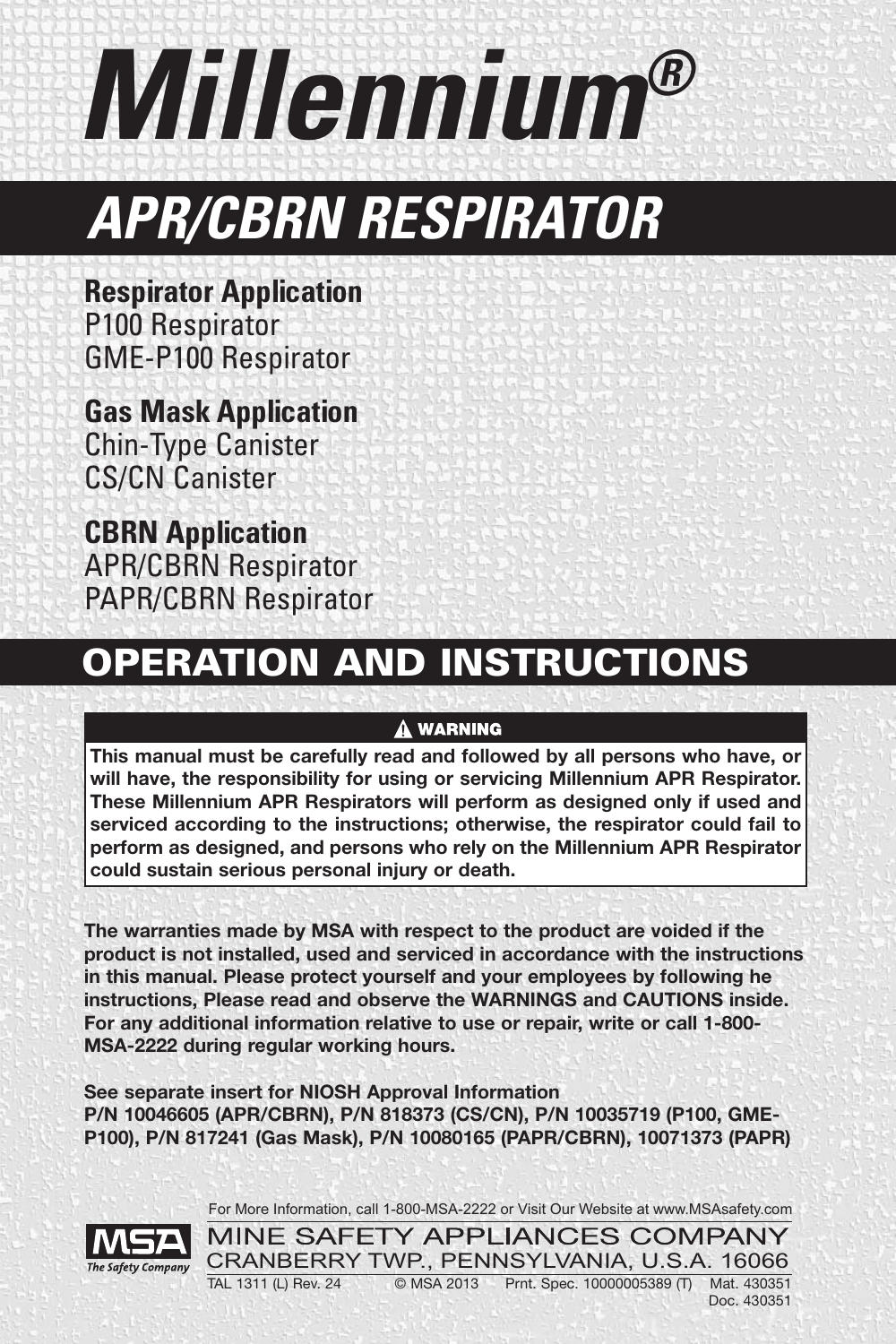## TABLE OF CONTENTS

## **NIOSH APPROVAL INFORMATION CAUTIONS AND LIMITATIONS**

## **Millennium Industrial and Gas Mask Applications**

**Note:** All cautions and limitations do not apply to all applications. Refer to the NIOSH approval insert to verify the applicable cautions and limitations.

- A- Not for use in atmospheres containing less than 19.5 percent oxygen.
- B- Not for use in atmospheres immediately dangerous to life or health.
- C- Do not exceed maximum use concentrations established by regulatory standards.
- H- Follow established cartridge and canister change out schedules or observe ESLI to ensure that cartridges and canisters are replaced before breakthrough occurs.
- I- Contains electrical parts that may cause an ignition source in flammable or explosive atmospheres.
- J- Failure to properly use and maintain this product could result in injury or death.
- L- Follow the manufacturer's User's

Instructions for changing canisters.

- M- All approved respirators shall be selected, fitted, used, and maintained in accordance with MSHA, OSHA and other applicable regulations.
- N- Never substitute, modify, add, or omit parts. Use only exact replacement parts in the configuration as specified by the manufacturer.
- O- Refer to User's Instructions, and/or maintenance manuals for information on use and maintenance of these respirators.
- P- NIOSH does not evaluate respirators for use as surgical masks.
- S- Special or critical User's Instructions and/or specific use limitations apply. Refer to User s Instructions before donning.
- BB Not for use for entry into atmospheres immediately dangerous to life and health.
- CC For entry, do not exceed maximum use concentrations established by regulatory standards.
- FF Respirators are to be fit tested prior to use with the heaviest cartridges, canisters, filters and/or accessories intended to be used. Fit testing should also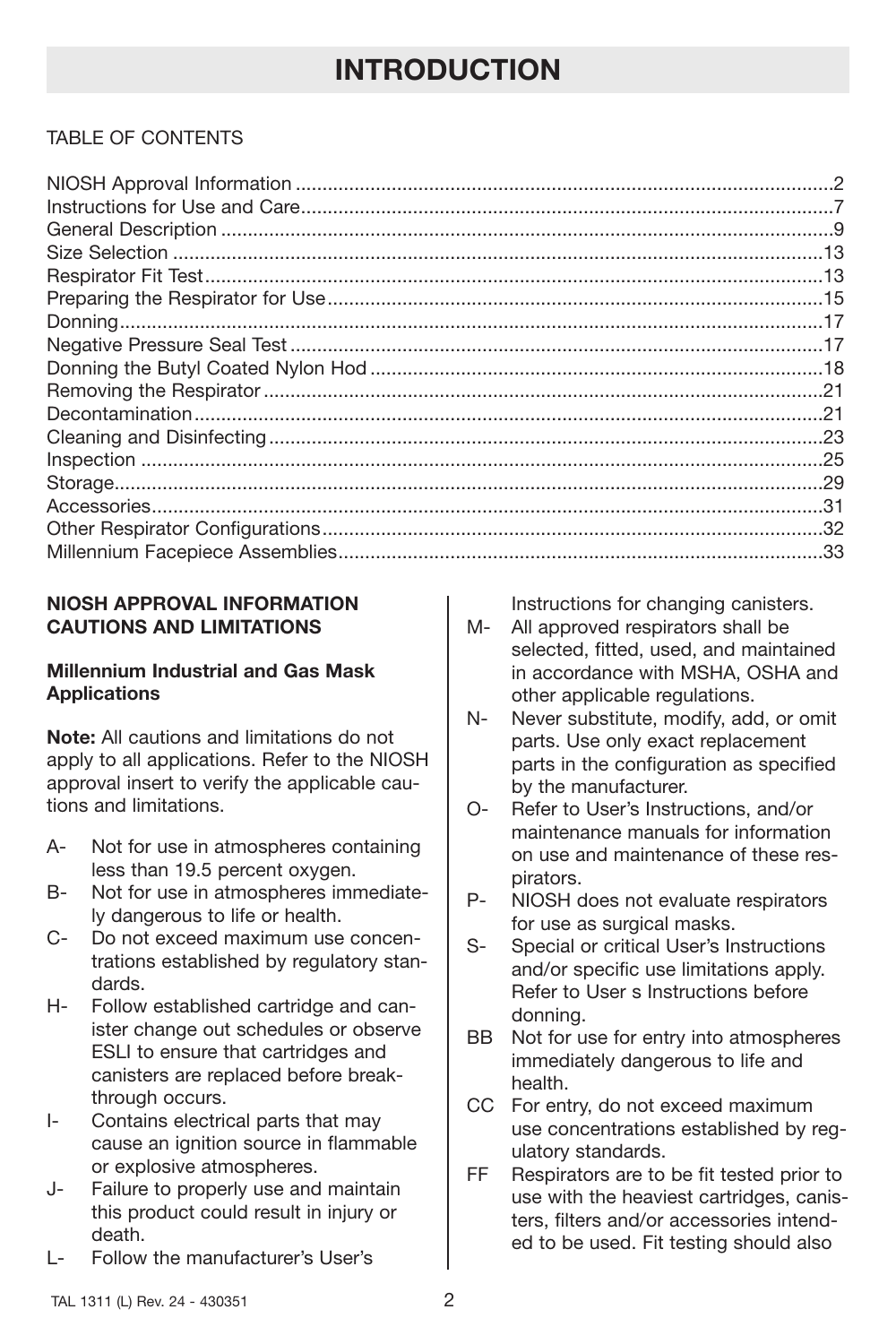be conducted while wearing all personal protective equipment intended to be used. See User's Instructions for fit test requirements.

## **APR/CBRN Application**

- A- Not for use in atmospheres containing less than 19.5 percent oxygen.
- I- Contains electrical parts that may cause an ignition source in flammable or explosive atmospheres.
- J- Failure to properly use and maintain this product could result in injury or death.
- L- Follow the manufacturer's User's Instructions for changing canisters.
- M- All approved respirators shall be select ed, fitted, used, and maintained in accordance with MSHA, OSHA and other applicable regulations.
- N- Never substitute, modify, add, or omit parts. Use only exact replacement parts in the configuration as specified by the manufacturer.
- O- Refer to User's Instructions, and/or maintenance manuals for information on use and maintenance of these respirators.
- R- Some CBRN agents may not present immediate effects from exposure, but can result in delayed impairment, illness, or death.
- S Special or critical User's Instructions and/or specific use limitations apply. Refer to User's Instructions before donning.
- T- Direct contact with CBRN agents requires proper handling of the respirator after each use and between multiple entries during the same use. Decontamination and disposal procedures must be followed. If contaminated with liquid chemical warfare agents, dispose of the respirator after decontamination.
- V- Not for use in atmospheres immediately dangerous to life and health or where hazards have not been fully characterized.
- W- Use replacement parts in the configu-

ration as specified by the applicable regulations and guidance.

- X- Consult manufacturer s User's Instructions for information on the use, storage, and maintenance of these respirators at various temperatures.
- Y- This respirator provides respiratory protection against inhalation of radiological and nuclear dust particles. Procedures for monitoring radiation exposure and full radiation protection must be followed.
- Z- If during use, and unexpected hazard is encountered such as a secondary CBRN device; pockets of entrapped hazard or any unforeseen hazard, immediately leave the area for clean air.
- CC For entry, do not exceed maximum use concentrations established by regulatory standards.
- HH- Used when at defined occupational exposure limits, the rated service time cannot be exceeded. Follow established canister change-out schedules or observe End-Of-Service-Life Indicators to ensure that canisters are replaced before breakthrough occurs.
- QQ- Use in conjunction with personal protective ensembles that provide appropriate levels of protection against dermal hazard. Failure to do so may result in personal injury even when the respirator is properly fitted, used, and maintained.
- UU- The respirator should not be used beyond eight (8) hours after initial exposure to chemical warfare agents to avoid possibility of agent permeation. If liquid exposure is encountered, the respirator should not be used for more than two (2) hours.

## **PAPR/CBRN Application**

- A- Not for use in atmospheres containing less than 19.5 percent oxygen.
- F- Do not use powered air-purifying respirators if air flow is less than four cfm (115 lpm) for tight fitting facepieces or six cfm (170 lpm) for hoods and/or helmets.
- H- Follow established cartridge and car-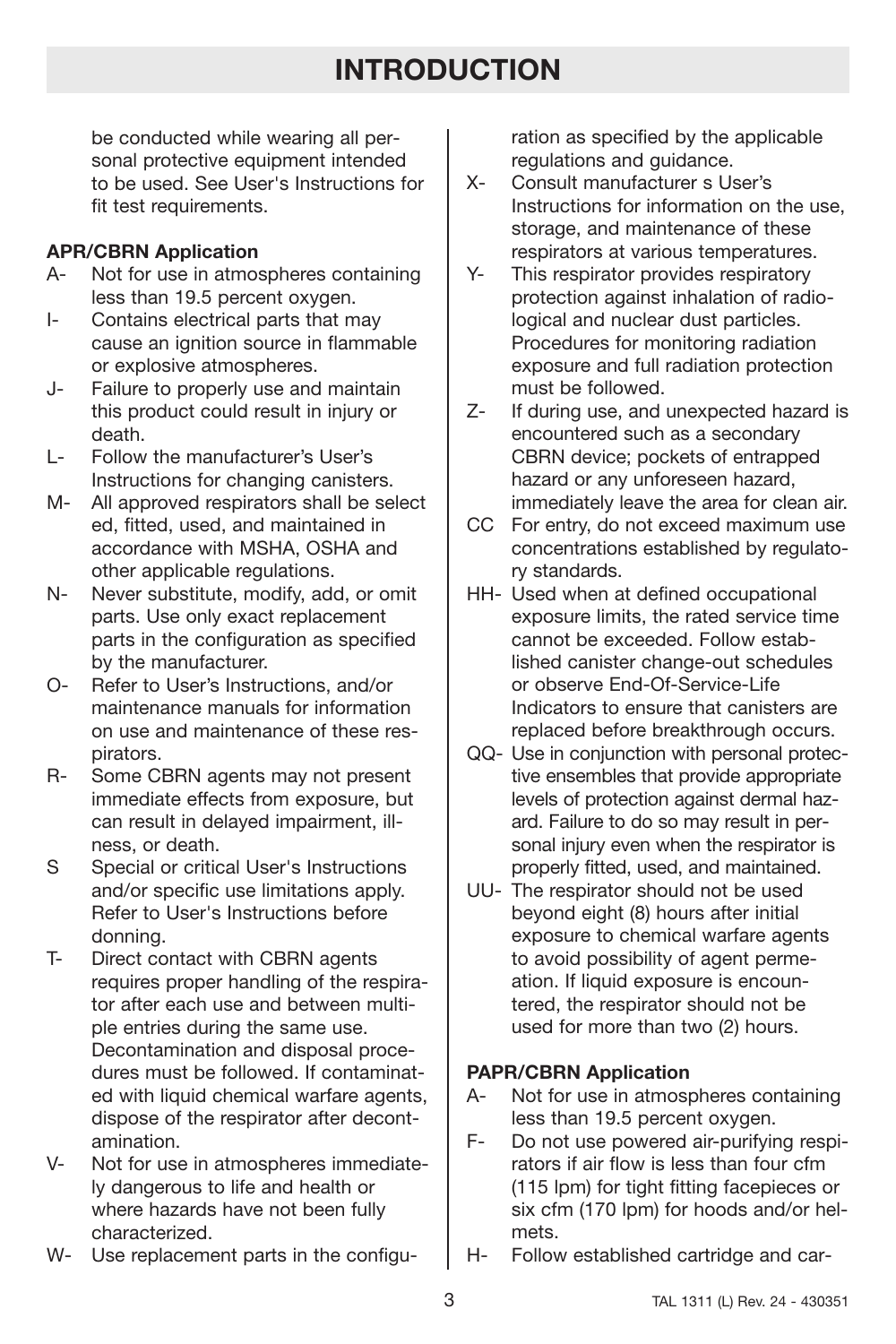tridge change schedules or observe ESLI to ensure cartridges and canisters are replaced before breakthrough occurs.

- I- Contains electrical parts that may cause an ignition source in flammable or explosive atmospheres.
- J- Failure to properly use and maintain this product could result in injury or death.
- L- Follow the manufacturer's User's Instructions for changing canisters.
- M- All approved respirators shall be selected, fitted, used, and maintained in accordance with MSHA, OSHA and other applicable regulations.
- N- Never substitute, modify, add, or omit parts. Use only exact replacement parts in the configuration as specified by the manufacturer.
- O- Refer to User's Instructions, and/or maintenance manuals for information on use and maintenance of these respirators.
- R- Some CBRN agents may not present immediate effects from exposure, but can result in delayed impairment, illness, and death.
- S- Special or critical User's Instructions and/or specific use limitations apply. Refer to User s Instructions before donning.
- T- Direct contact with CBRN agents requires proper handling of the respirator after each use and between multiple entries during the same use. Decontamination and disposal procedures must be followed. If contaminated with liquid chemical warfare agents, dispose of the respirator after decontamination.
- Y- This respirator provides respiratory protection against inhalation of radiological and nuclear dust particles. Procedures for monitoring radiation exposure and full radiation protection must be followed.
- Z- If during use, and unexpected hazard is encountered such as a secondary CBRN device; pockets of entrapped

hazard or any unforeseen hazard, immediately leave the area for clean air.

- BB- Not for use in entry into atmospheres immediately dangerous to life or health.
- CC- For entry, do not exceed maximum use concentrations established by regulatory standards.
- GG- Direct contact with CBRN agents requires proper handling of the respirator after use. Correct disposal procedures must be followed.
- QQ- Use in conjunction with personal protective ensembles that provide appropriate levels of protection against dermal hazard. Failure to do so may result in personal injury even when the respirator is fitted properly, used, and maintained.
- UU- The respirator should not be used beyond eight (8) hours after initial exposure to chemical warfare agents to avoid the possibility of agent permeation. If liquid exposure is encountered, the respirator should not be used for more than two (2) hours.
- VV- PAPRS with TC-23C approvals may NOT be used for escape from IDLH atmospheres.

## **CBRN Application**

## **A WARNING**

- **This respirator provides LIMITED protection. It is NIOSH approved for respiratory protection against atmospheres containing CBRN (chemical, biological, radiological, and nuclear) warfare agents; however, it cannot protect against all possible warfare agents.**
- **Some CBRN agents may not present immediate effects from exposure, but can result in delayed impairment, illness, or death.**
- **DO NOT use without a complete understanding of the instructions and limitations for this respirator and proper training. Misuse can prevent the respirator from providing the nec-**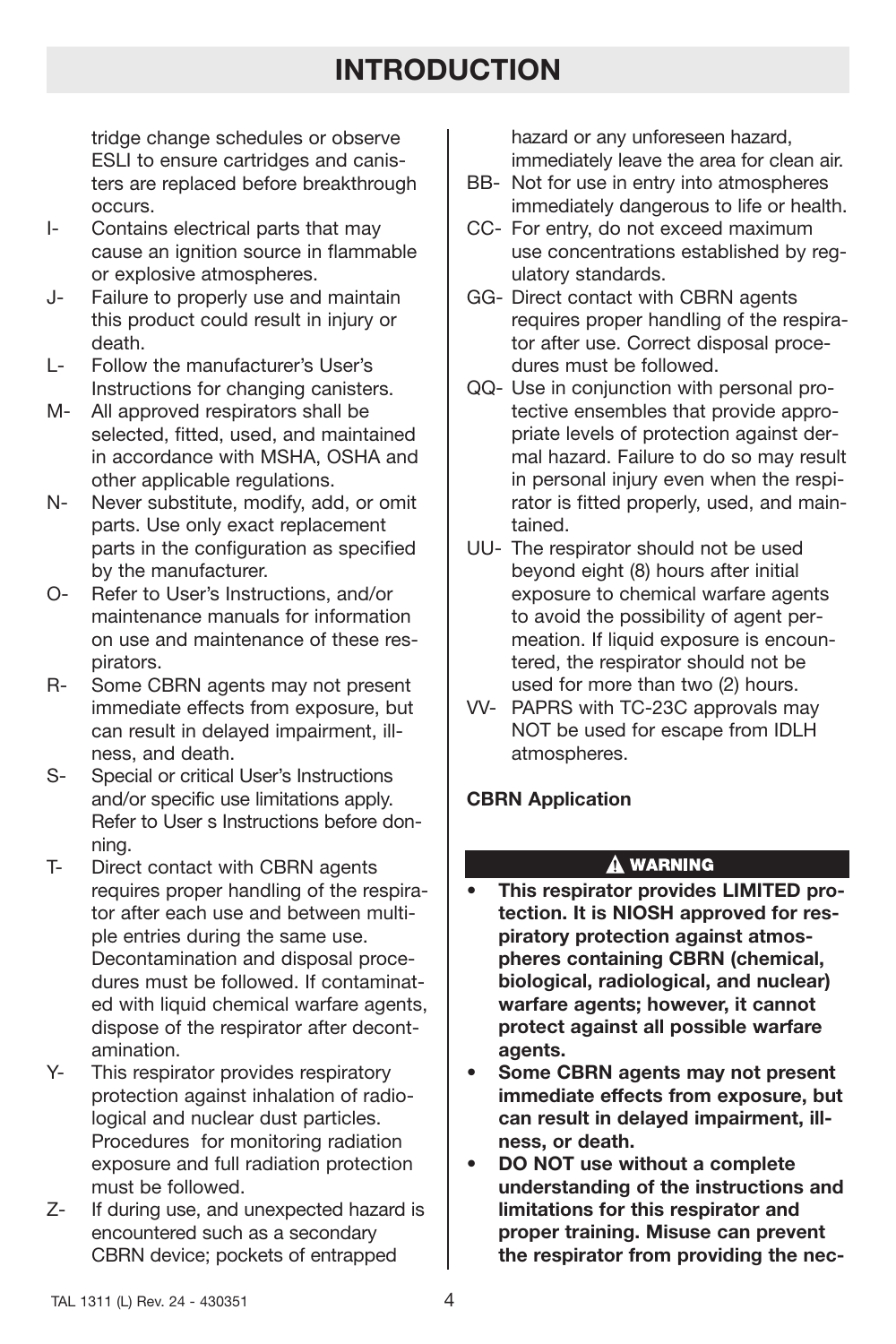**essary protection.**

- **CBRN agents may NOT be detectable by smell or sight. Don respirator before entering an area suspected of containing CBRN agent. Follow procedures established by proper authorities.**
- **DO NOT use this respirator beyond eight (8) hours after initial use in an atmosphere containing CBRN agents or beyond two (2) hours after initial use in an atmosphere containing CBRN agents in liquid of mist form; otherwise agent permeation may occur.**
- **DO NOT remove respirator until respirator and clothing are decontaminated; otherwise exposure to CBRN agent may result. Follow decontamination and disposal procedures established by appropriate authorities.**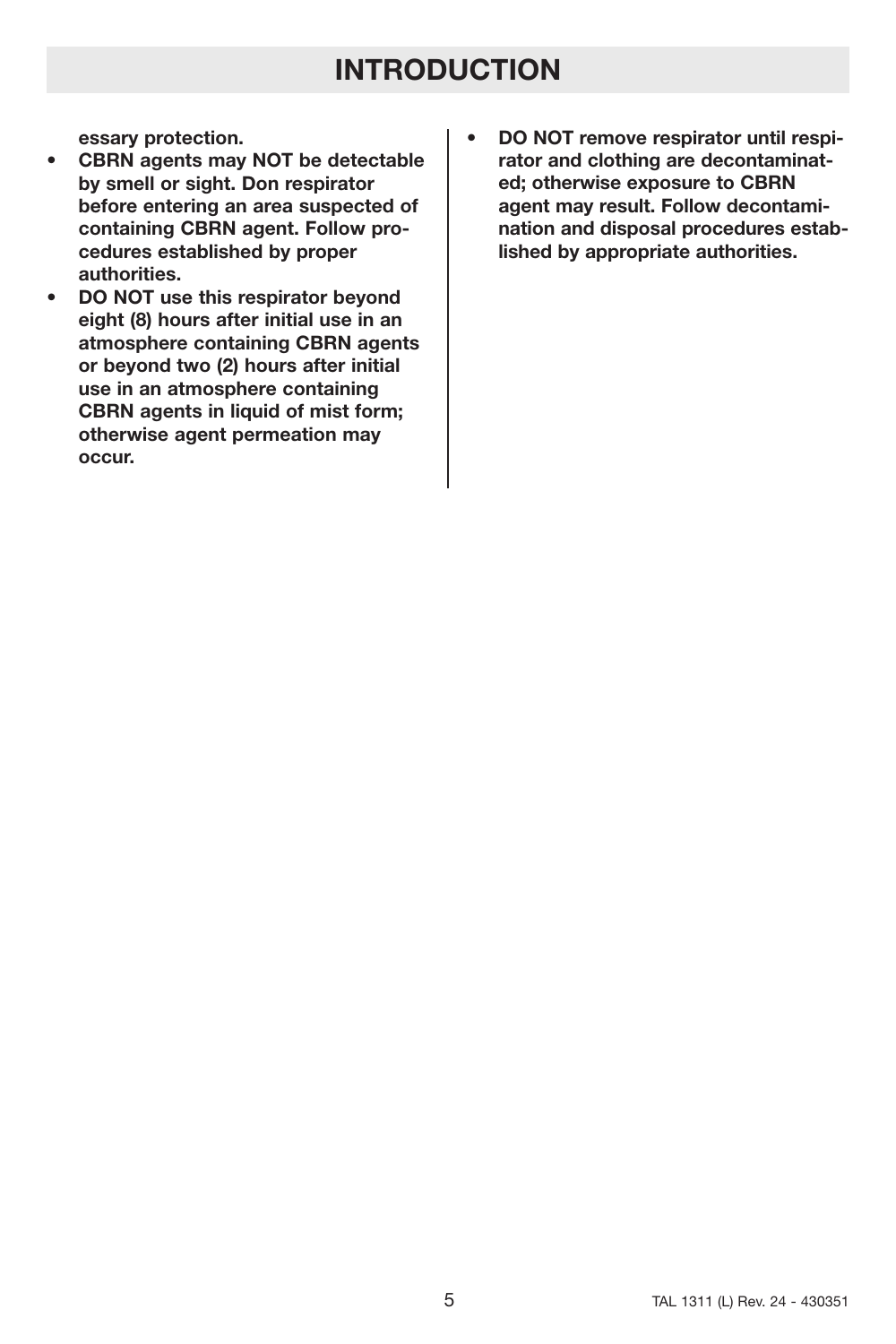# **NOTES**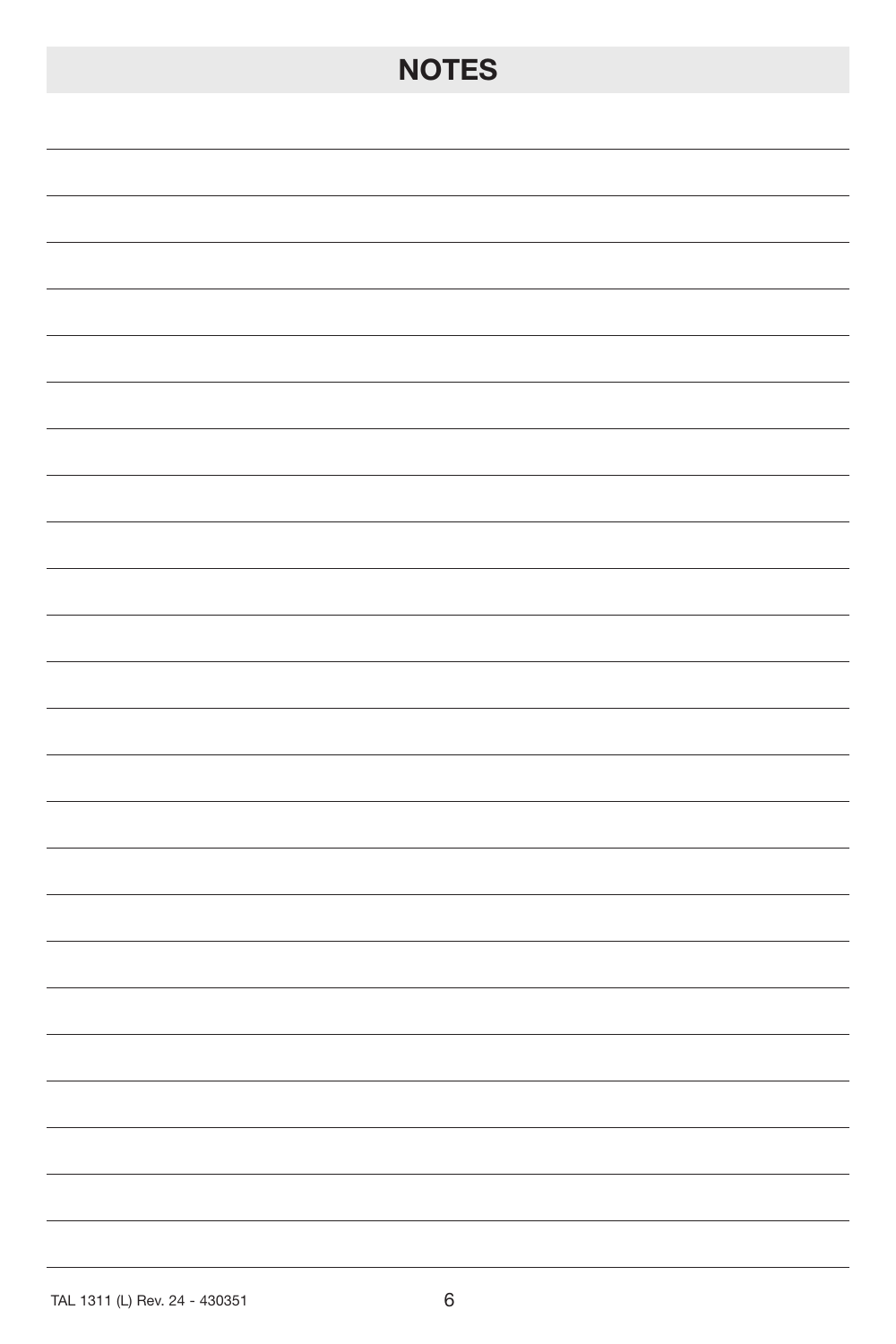## A WARNING

- **1. An adequate respiratory protection program must include knowledge of hazards, hazard assessment, selection of proper respiratory protective equipment, instruction and training in the use of equipment, inspection and maintenance of equipment, and medical surveillance.**
- **2. This respirator will perform as designed only if used and maintained according to the manufacturer's instructions. The Program Administrator and the users must read and understand these instructions before using or servicing this product.**
- **3. If the respirator does not perform as specified in this manual, it must not be used until it has been checked by authorized personnel.**
- **4. DO NOT alter, modify, or substitute any components.**
- **5. Inspect the respirator regularly and maintain it according to the instructions. Repairs must only be made by properly trained personnel.**
- **6. This respiratory protective device does not supply oxygen. Use only in adequately ventilated areas which conform to the appropriate standard.**
- **7. This respirator must be used in conjunction with the proper chemical or particulate canister/cartridge(s) for protection against specific contaminants. If you cannot determine that the filter canister/cartridge(s) used with this device is designed for the contaminant, or if you do not know the identity of the contaminant, do not use this device.**
- **8. Do not use when concentrations of contaminants are unknown.**
- **9. Do not use when appropriate exposure limit (PEL, REL, TLV, etc.) is not known.**
- **10. Leave the contaminated area immediately if:**
	- **a. Breathing becomes difficult**
	- **b. Dizziness or other distress occurs**
- **c. You taste or smell the contaminant**
- **d. You experience nose or throat irritation**
- **e. Instructed by responsible individuals**
- **12. Use strictly according to the instructions, labels, and limitations pertaining to this device. Follow an established canister/cartridge(s) changeout schedule.**
- **13. This respirator may not provide a satisfactory seal with certain facial characteristics, such as beards or large sideburns, that prevents direct contact between the skin and the sealing surface of the facepiece. Do not use this facepiece if such conditions exist.**
- **14. DO NOT wear eyeglasses under the facepiece. The temples or sidebars on eyeglasses will prevent an air-tight seal. If you must wear glasses, install the spectacle kit.**
- **15. The user must perform a respirator fit test (Quantitative Test or Qualitative Test) and follow all warnings and limitations specified.**
- **16. Wear impermeable protective clothing to prevent exposure to gases and vapors which can poison by skin absorption.**
- **17. DO NOT use this full facepiece with self-contained breathing apparatus (SCBA).**
- **18. DO NOT use this respiratory protective device in explosive atmospheres.**
- **19. DO NOT use for urethane paints or other paints containing diisocyanates unless an appropriate cartridge change-out schedule is developed. Due to their poor warning properties, over exposure can occur without user awareness and result in severe permanent damage to the respiratory system. If unable to develop an appropriate change-out schedule, use an air-supplied respirator or SCBA.**

**Failure to follow all warnings, instructions, and established protective measures can result in serious personal injury or death.**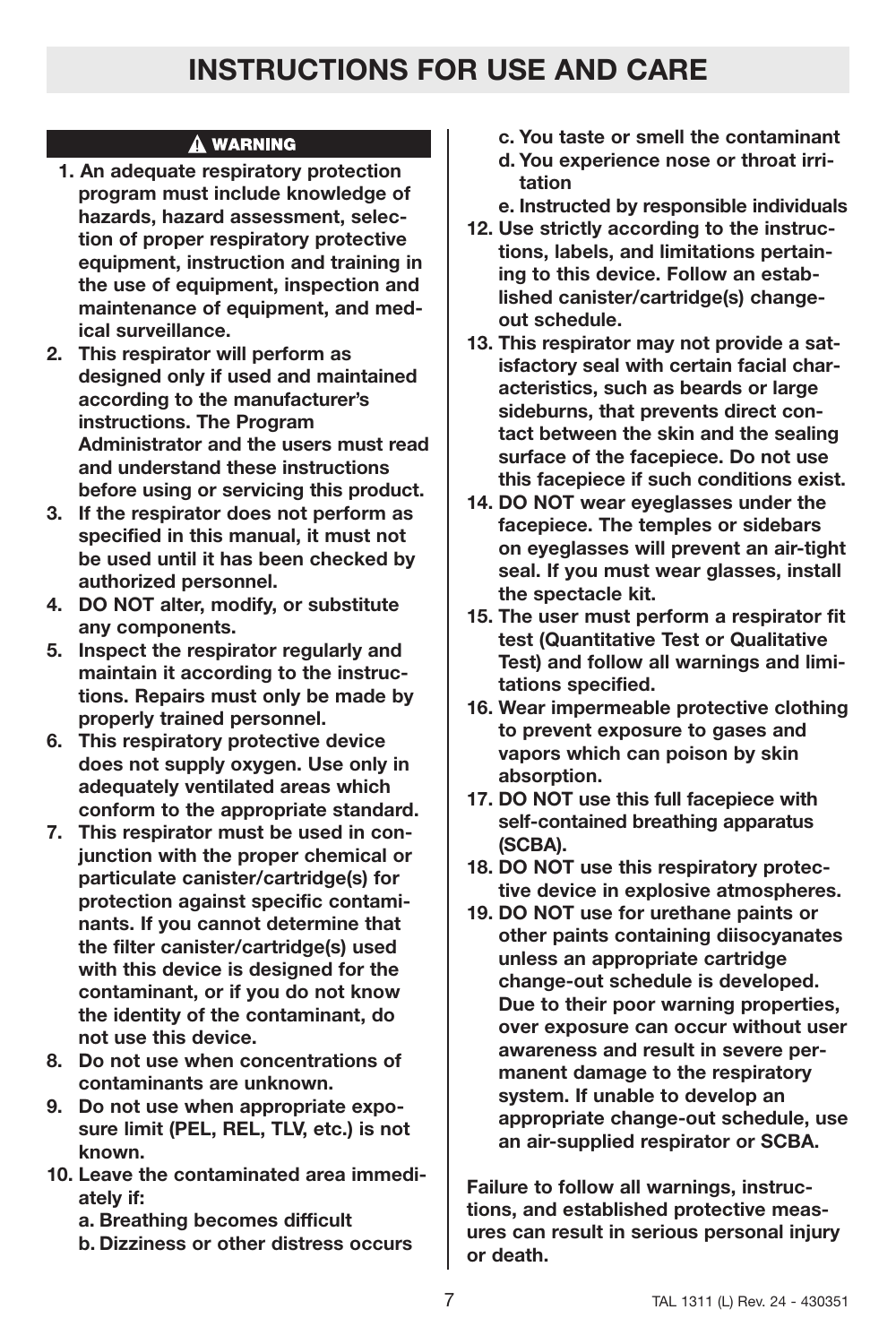## A WARNING

- **This respirator/filter provides LIMIT-ED protection. It may help reduce exposure to airborne biological agents, including H1N1 (swine) flu virus, avian (bird) flu virus, other types of influenza, SARS, or other bacterial or viral biological agents and help reduce the risk for influenza infection during a pandemic, but will NOT eliminate the risk of exposure, infection, illness, or death.**
- **This respirator/filter is certified by NIOSH to comply with the requirements specified for the designated filter efficiency level; however, appropriate authorities have NOT established a safe level of exposure to biological agents. Therefore, the respirator may NOT prevent transmission of influenza virus.**
- **Refer to the Centers for Disease Control and Prevention (CDC) at www.cdc.gov for guidance on the use of respirators to help decrease exposure to H1N1 virus or other airborne biological agents in community, home, and occupational settings. The CDC recommends fit testing, medical evaluations, and training for optimal effectiveness when a respirator is used in a non-occupational setting. Neglecting these preparatory measures may cause an unsafe condition. Respirators used in an occupational setting MUST be used in accordance with a complete respiratory protection program as required by OSHA, which includes proper selection, training, fit-testing, and fit-checking. Detailed information on a respiratory protection program is available by contacting OSHA or visiting www.osha.gov.**
- **Do NOT remove respirator in contaminated areas. The outer surface of the respirator MUST be treated as if it is contaminated at all times. Tight-fitting safety goggles, or a full-facepiece respirator, may further help prevent transmission of influenza virus.**
- **The CDC recommends frequent hand washing and wearing gloves to help prevent transmission of disease due to exposure to surfaces where contaminants may be present, and also immediately following removal of the respirator.**
- **Do NOT reuse or share maintenancefree respirators. ALWAYS clean cartridge-style respirators before reuse in accordance with the instructions provided.**
- **This respirator/filter is NOT for use by (a) children, or (b) people with a medical condition that may be adversely affected by using it.**

**Failure to follow all warnings and instructions can result in serious personal injury or death.**

## A CAUTION

**When using filters in an application that produces sparks, ensure that they are protected by a shield. Contact with sparks can damage filters and reduce protection.**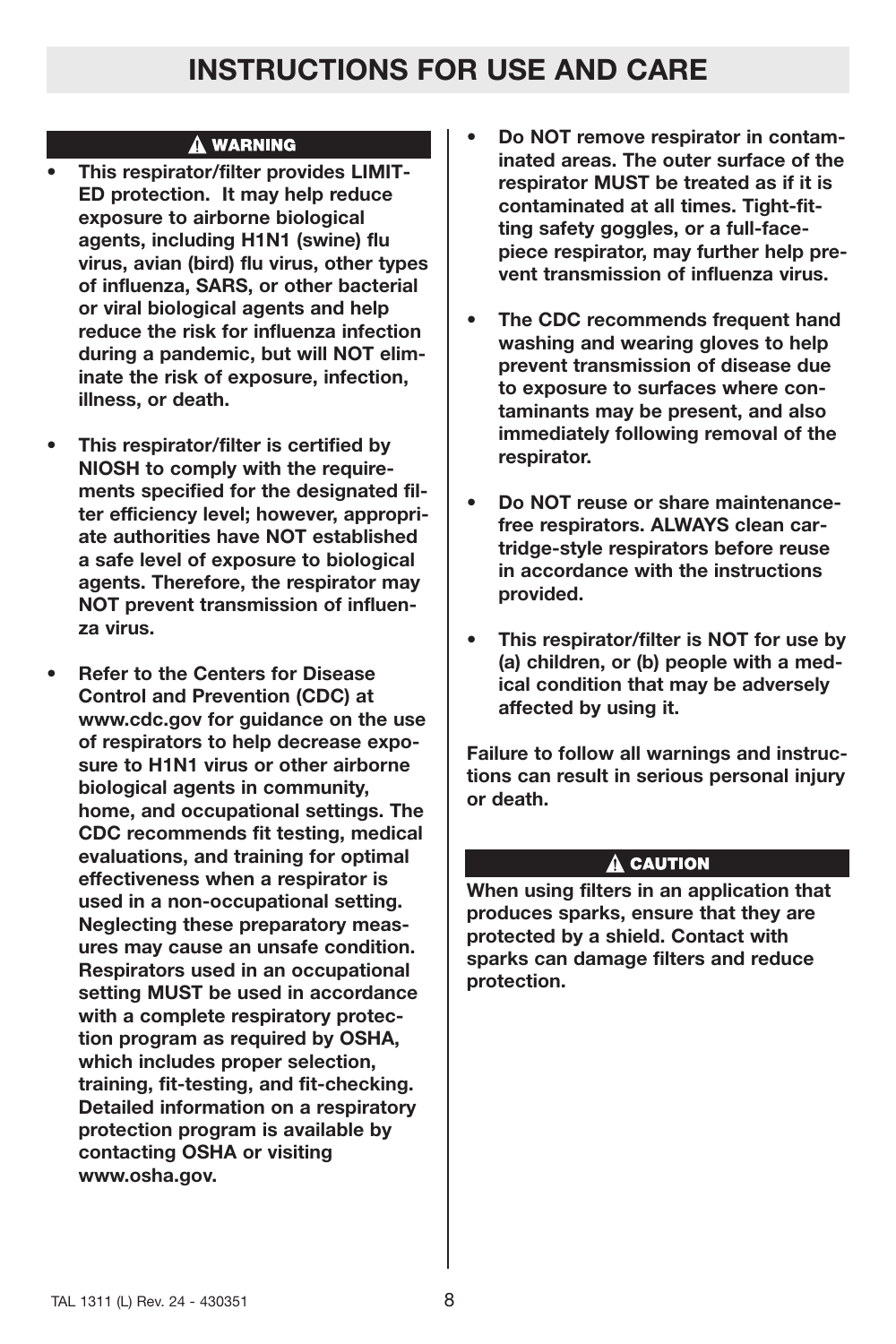# **GENERAL DESCRIPTION**

The Millennium APR/CBRN Respirator is an air purifying respirator intended for use in atmospheres which are not immediately dangerous to life or health (non-IDLH). This respirator is intended for applications which may require the user to enter or exit a hazardous area, or work within the area for a limited time.

Inhaled air is drawn through the canister/ cartridge, which is designed to remove, neutralize, and/or trap specific contaminates as listed on the NIOSH approval insert. Exhaled air leaves the facepiece through the facepiece exhalation valve.

It is important that the user becomes familiar with the application and operation of the Millennium APR Respirator and ensures that it fits properly before use.

When properly fitted to the user, the Millennium full facepiece with nosecup and head harness, combined with the appropriate canister/cartridge, becomes a complete respiratory protective device. The respirator consists of the following sub-

assemblies:

- full facepiece (with nosecup)
- filter cartridge/canister

Facepieces are available in three sizes: P/N 10051286 (small) with Clear Outsert P/N 10051287 (medium) with Clear Outsert P/N 10051288 (large) with Clear Outsert P/N 10048811 (small) with Tinted Outsert P/N 10048800 (medium) with Tinted Outsert P/N 10048812 (large) with Tinted Outsert

Facepiece size is identified on the front of the facepiece above the lens area.

## **OTHER RESPIRATOR CONFIGURATIONS**

This respirator can be used in other configurations that stated in these User's Instructions. Below is a list of these other configurations and the part number for the User's Instructions. Review the NIOSH matrix to verify the configuration that is being used is an approved configuration.

| <b>Approved Respirator</b> | User's Instructions<br><b>Part Number</b> |
|----------------------------|-------------------------------------------|
| C420 PAPR                  | 10072074                                  |

## **RESPIRATOR USE LIMITATIONS**

The wearer must comply with the following MSA respirator use limitations:

A. MAXIMUM USE CONCENTRATION Do not exceed any of the following:

| <b>Canister for Chin-Type Gas Masks</b> |                                              |                                     |             |                                                                      |              |                                                             |
|-----------------------------------------|----------------------------------------------|-------------------------------------|-------------|----------------------------------------------------------------------|--------------|-------------------------------------------------------------|
| Part No.                                | <b>MSA Canister</b><br><b>Identification</b> | Purifying<br><b>Protection Code</b> | Approval    | <b>Maximum Escape</b><br><b>Conditions</b><br><b>PPM</b><br>% Volume |              | Gas/Vapors                                                  |
| 10059903                                | PH/AM/CL/P100                                | PH/AM/CL                            | TC-14F-0274 | 0.5%<br>0.15%                                                        | 5000<br>1500 | Ammonia and Chlorine <sup>†</sup><br>Phosphine <sup>t</sup> |
| 10067469                                | Organic Vapor/P100                           | 0V                                  | TC-14G-0279 | 0.50%                                                                | 5000         | Organic Vapors                                              |
| 10067491                                | Hydrogen Flouride/P100                       | HF                                  | TC-14G-0280 | 0.10%                                                                | 1000         | Hydrogen Fluoride <sup>+</sup>                              |
| 10067470                                | Formaldehyde/Acid Gas<br>Chlorine            | FM/AG/CD/HS                         | TC-14G-0282 | 0.05%                                                                | 500          | Formaldehyde <sup>t</sup>                                   |
|                                         | Dioxide/Escape from<br>Hydrogen              |                                     |             | 0.50%                                                                | 5000         | Acid Gases and Hydrogen<br>Sulfide <sup>t</sup>             |
|                                         | Sulfide P100                                 |                                     |             | 0.10%                                                                | 1000         | Chlorine Dioxide                                            |

\*Canister contains a P100-Particulate Filter (99.97 filter efficiency level) effective against all particulate aerosols.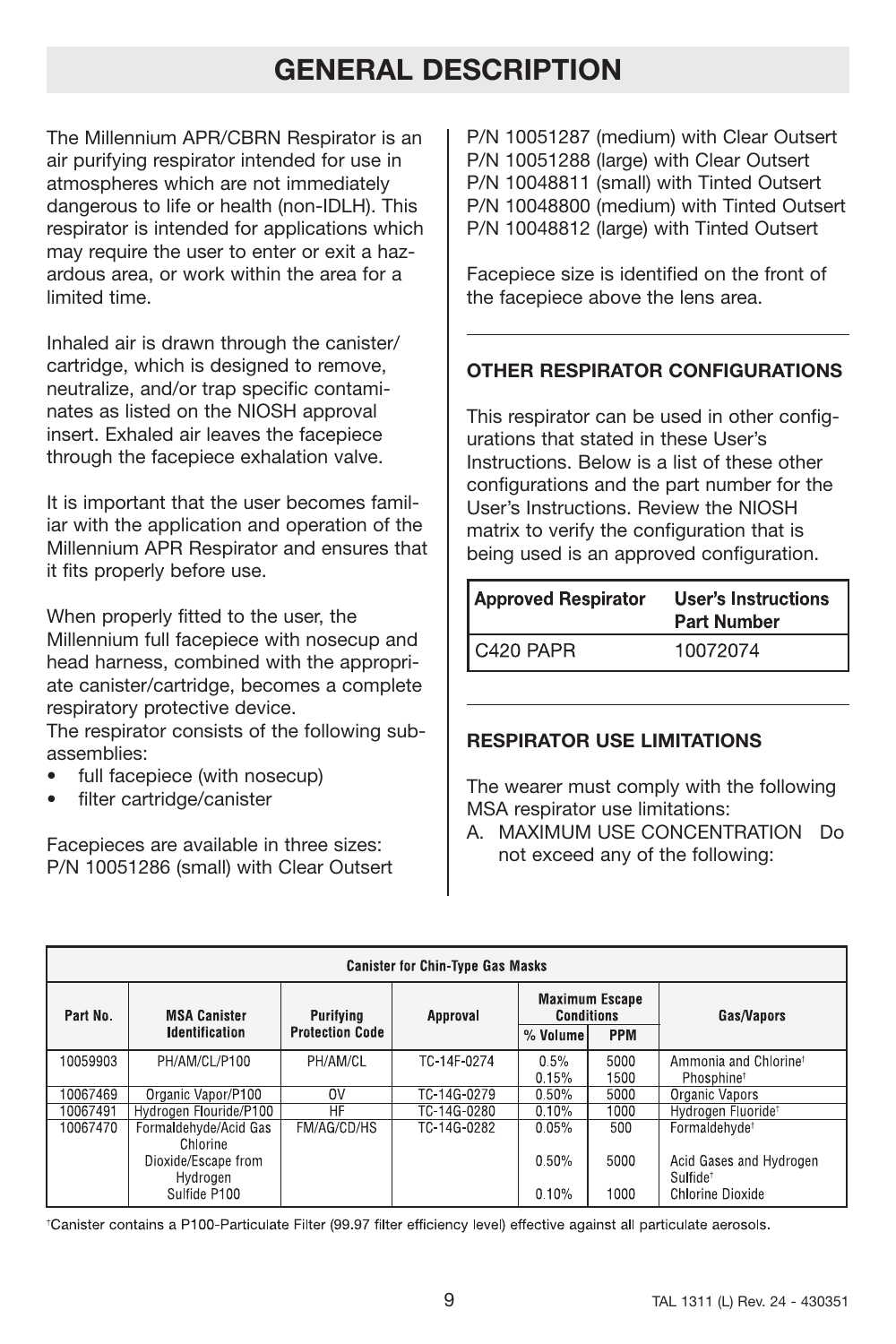# **GENERAL DESCRIPTION**

- 1. Routine Use
	- a. 50 times the exposure limit for the contaminants present if using a quantitative fit test method. Using a qualitative fit test may reduce the maximum use concentration. See the Respirator Fit Test section.
	- b. Immediately Dangerous to Life or Health (IDLH) concentration for any contaminant present.
- 2. Escape (for Gas Mask only)
- B. The limitations outlined in the applicable NIOSH approval
- C. Any applicable limitation contained in a standard established by regulatory agency (such as OSHA) with jurisdiction over the wearer.

## A WARNING

**An appropriate cartridge change-out schedule must be developed by a qualified professional, unless the cartridge/canister utilizes an end-of-servicelife indicator. The change-out schedule must take into account all factors that may influence respiratory protection including specific work practices and other conditions unique to the workers environment. If using against substances having poor warning properties, there is no secondary means of knowing when to replace the cartridge/canister. In such cases, take appropriate additional precautions to prevent overexposure, which may include a more conservative change-out schedule or using an air-supplied respirator or SCBA. Failure to follow this warning can result in serious personal injury or death. As a reference, a partial list of substances having poor warning properties follows:**

| <b>Acrolein</b>         | Nitro compounds:    |
|-------------------------|---------------------|
| Aniline                 | Nitrogen oxides     |
| <b>Arsine</b>           | Nitroglycerin       |
| <b>Bromine</b>          | <b>Nitromethane</b> |
| <b>Carbon monoxide</b>  | Ozone               |
| <b>Diisocyanates</b>    | <b>Phosgene</b>     |
| <b>Dimethyl sulfate</b> | <b>Phosphine</b>    |

**Hydrogen selenide Stivine Methanol Sulfur chloride Methyl bromide Urethane or other Methyl chloride diisocyanate Methylene chloride containin paints Nickel carbonyl Vinyl chloride Nitric Acid**

**Hydrogen cyanide Phosphorous trichloride**

- D. MIXTURES OF CONTAMINANTS This gas mask can be used for protection against a mixture of contaminants that are present simultaneously or alternately against one contaminant then another (using the same canister) if the mixture meets the following conditions:
- 1. The canister/cartridge must be approved for all contaminants present.
- 2. NIOSH permits mixing of the following contaminants: organic vapors, chlorine, chloride dioxide, hydrogen sulfide, acid gases, ammonia, and carbon monoxide.
- 3. Particulates can be mixed with any other particulate or any gas or vapor for which the canister is approved.
- 4. Contaminants present simultaneously must be below IDLH levels for the specific contaminants. If any one contaminant in the mixture exceeds the IDLH concentration, then the entire mixture must be treated as IDLH and the respirator cannot be used (except for escape when using respirator in a gas mask configuration).
- 5. Mersorb-P100 cartridges can be used against a mixture of chlorine and mercury that are both present simultaneously, but cannot be used if alternating between mercury-contaminated atmospheres and chlorine-contaminated atmospheres.
- E. TIME USE LIMITATION
- 1. Canister and cartridge with an N95 or R95filter shall be limited to 8 hours of use (continuous or intermittent) against particulates. (Service time can be extended by performing an evaluation in the specific workplace setting that demonstrates (a) that the extended use will not degrade the filter efficiency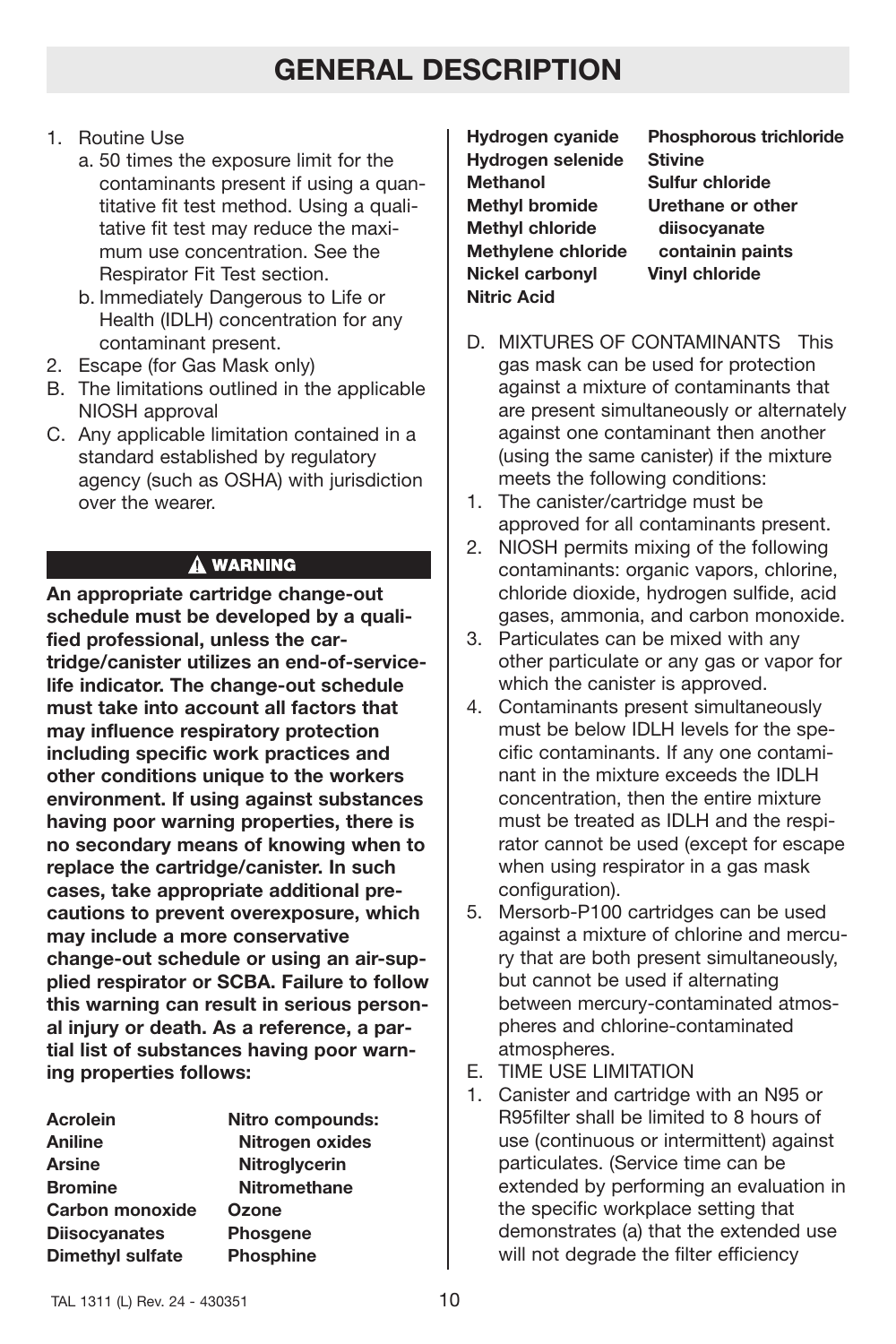# **GENERAL DESCRIPTION**

below 95%, or (b) that the total mass loading of the filter is less than 200mg for a single canister application or less than 100 mg each for a dual cartridge application).

- 2. GMHF-C-P100 and Hydrogen Fluoride/P100: Canister must be replaced after each use against hydrogen fluoride (not to exceed 12 hours) to ensure the integrity of the P100 filter.
- F MULTI-USE LIMITATIONS (OptiFilter XL only)
- 1. Approved as a high efficiency particulate air filter on approved Powered Air Purifying Respirators. Also, approved as a P100 filter, but ONLY when used with an approved negative pressure respirator. Do not exceed maximum use concentrations established by regulatory standards.

## **EXPOSURE LIMITS**

A listing of applicable exposure limits from the following sources is provided in MSA s Response® Respirator Selector: available online at www.MSAnet.com.

- American Conference of Governmental Industrial Hygienists (ACGIH)
- Occupational Safety and Health Administration (OSHA)
- National Institute for Occupational Safety and Health (NIOSH)
- American Industrial Hygiene Association (AIHA)

Contact MSA at 1-800-MSA-2222 for information.

## **EXPOSURE LIMITS FOR MIXTURES**

The American Conference of Governmental Industrial Hygienists (ACGIH) publishes the following information to determine the TLV of a mixture.

First, determine the total concentration of the chemical mixture (C ) from the individual contaminant concentrations  $(C_1, C_2, C_3...)$ using the following formula:

 $C_{Mixture} = C_1 + C_2 + C_3 + ...$ 

The TLV of the mixture is found by using the following formula where  $T_1$ ,  $T_2$ ,  $T_3$ , ... are the individual contaminant  $TL\bar{V}s$  and  $C_1$ ,  $C_2$ ,  $C_3...$  are the individual contaminant concentrations:

$$
T_{mixture} = \frac{C_{mixture}}{\frac{C_1}{T_1} + \frac{C_2}{T_2} + \frac{C_3}{T_3}}
$$

Only use these equations if the contaminants present are actually mixed. Some substances do not mix and may be present separately, for example, in pockets or at different levels. In that case, the lowest TLV of the substances present must be used to determine the appropriate respirator category for protection against all contaminants present.

See MSA's Response Respirator Selector for additional information.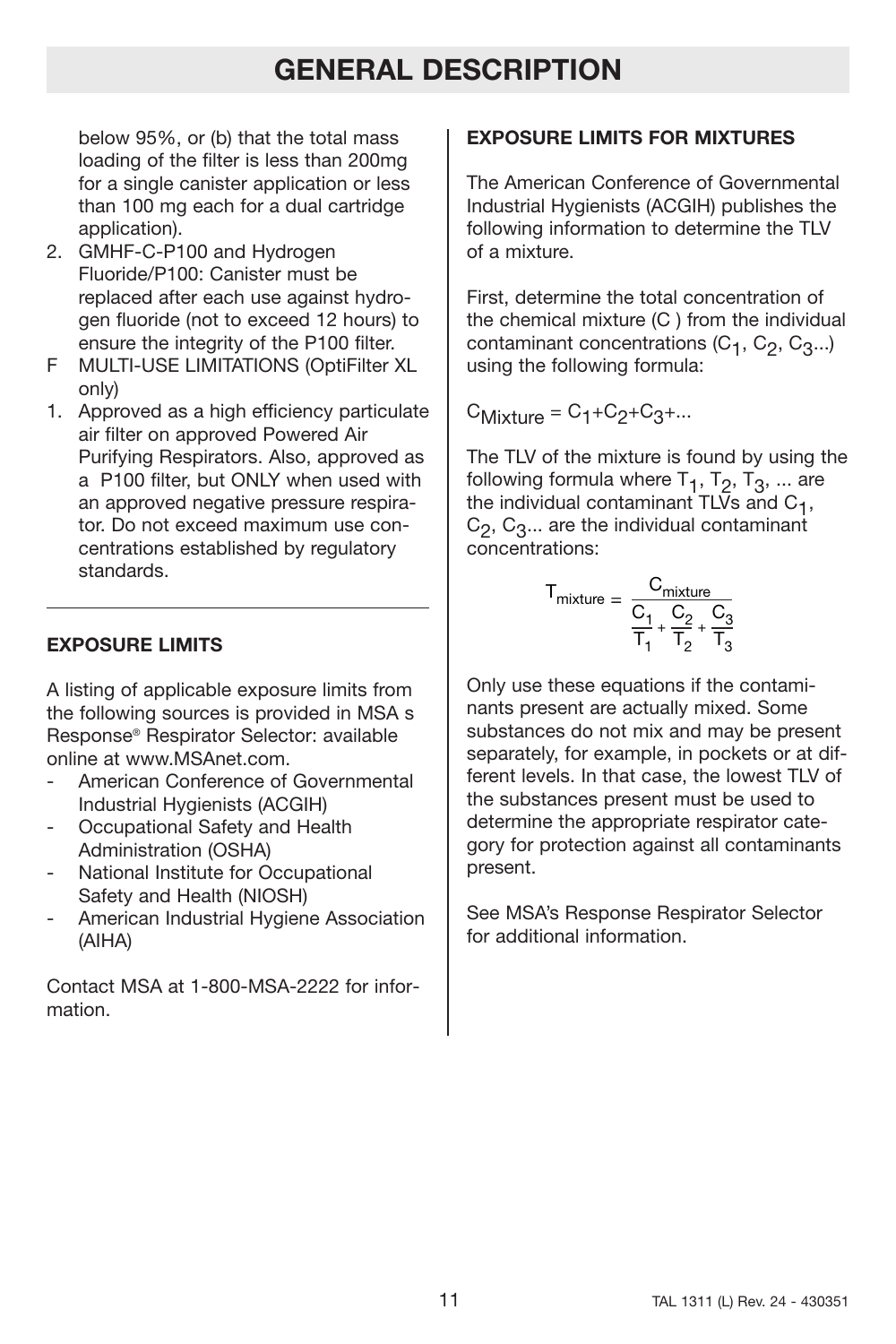# **NOTES**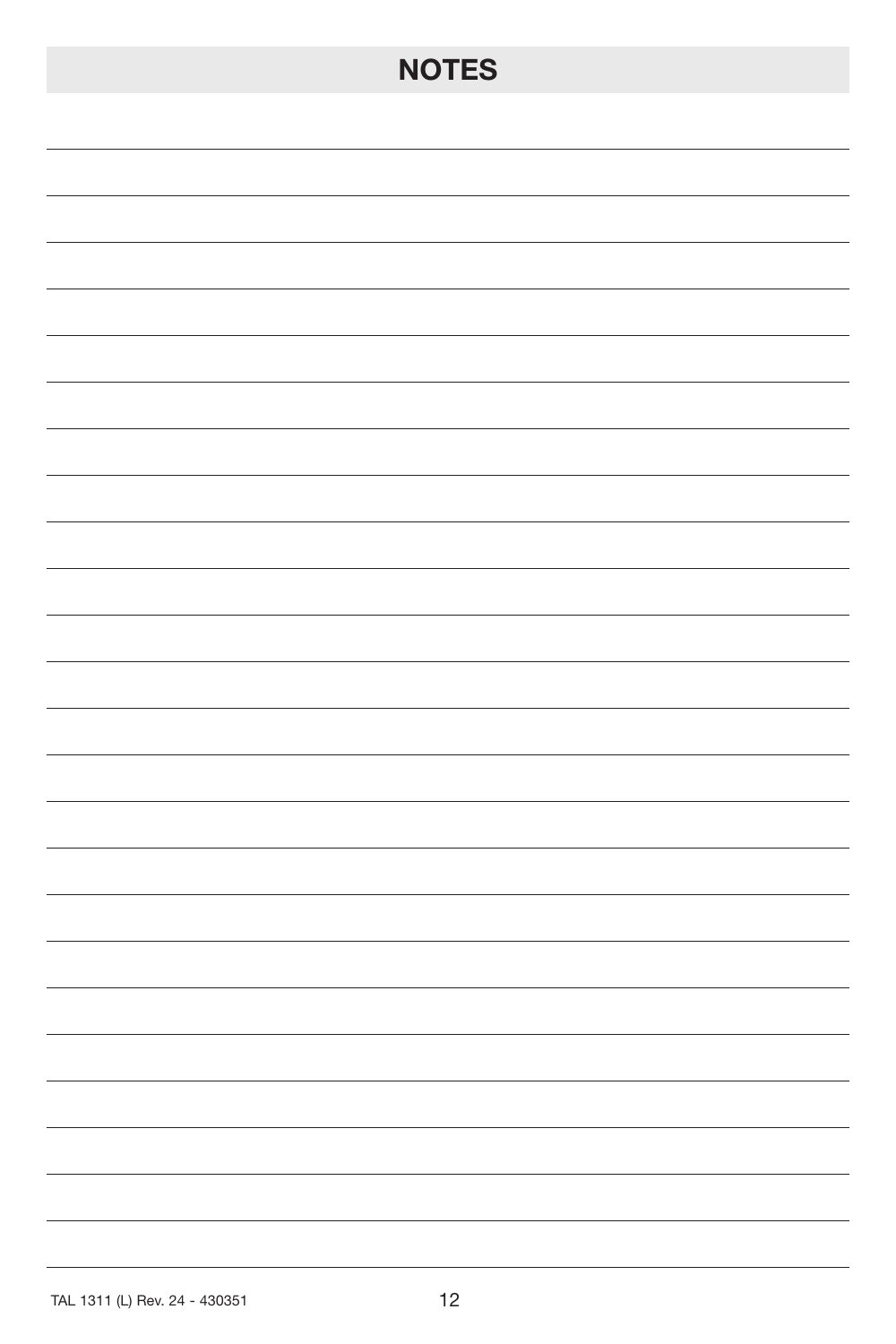# **SIZE SELECTION**

Regardless of facial dimensions and respirator sizing charts, an actual respirator fit test, either qualitative or quantitative must be performed to ensure the correct respirator size selected.

Fit test the respirator size relative to your facial features and dimensions. The Safety Administrator or Program Manager might assist in selecting the initial size to try.

Carefully don the respirator and conduct a negative pressure seal test. See donning instructions for procedure.

If the respirator does not pass the Negative Pressure Seal Test or feels uncomfortable, try the next nearest size relative to your face.

Passing the Negative Pressure Seal Test does not verify the size is correct. The size selected must be verified by successfully passing a Respirator Fit Test, either qualitative or quantitative. If the respirator passes a Negative Pressure Seal Test but DOES NOT pass a Respirator Fit Test, the next nearest size relative to your facial features and dimensions should be tried.

Once the proper size is selected, the respirator must pass a Negative Pressure Seal Test every time the mask is donned to ensure proper fit before using the respirator.

If other than facial seal leakage is detected, the condition must be investigated and corrected before another test is made.

The respirator must also pass the tightness test before the user attempts to enter an toxic atmosphere.

The mask will not furnish protection unless all inhaled air is drawn through a suitable canister/cartridge(s).

## **RESPIRATOR FIT TEST**

## A WARNING

**The user must perform a respirator fit test (Quantitative Test or Qualitative Test) and follow all warnings and limitations specified. Failure to do so can result in serious personal injury or death.**

A qualitative or quantitative respirator fit test must be routinely carried out for each wearer of this respirator to determine or confirm the amount of protection that the respirator provides. The fit test method chosen may impact the maximum use concentration.

**Quantitative Test:** — If a quantitative fit test is used:

For use in a CBRN application a fit factor of at least 2000, based on ambient aerosol fit test methods or equivalent, is required before any type of respirator is assigned to an individual.

**Qualitative Test** — If a qualitative fit test is used, only validated protocols are acceptable.

For use in a CBRN application only, the individual must pass a test designed to assess a fit factor of at least 2000.

Respirator fit tests are explained fully in the American National Standard Practices for Respiratory Protection, ANSI Z88.2-1992 which is published by the American National Standards Institute, 11 West 42nd Street, New York, New York, 10036 and Occupational Safety and Health Standards, OSHA 1910.134, which is published by the Occupational Safety and Health Administration, 200 Constitution Avenue, NW, Washington DC, 20210.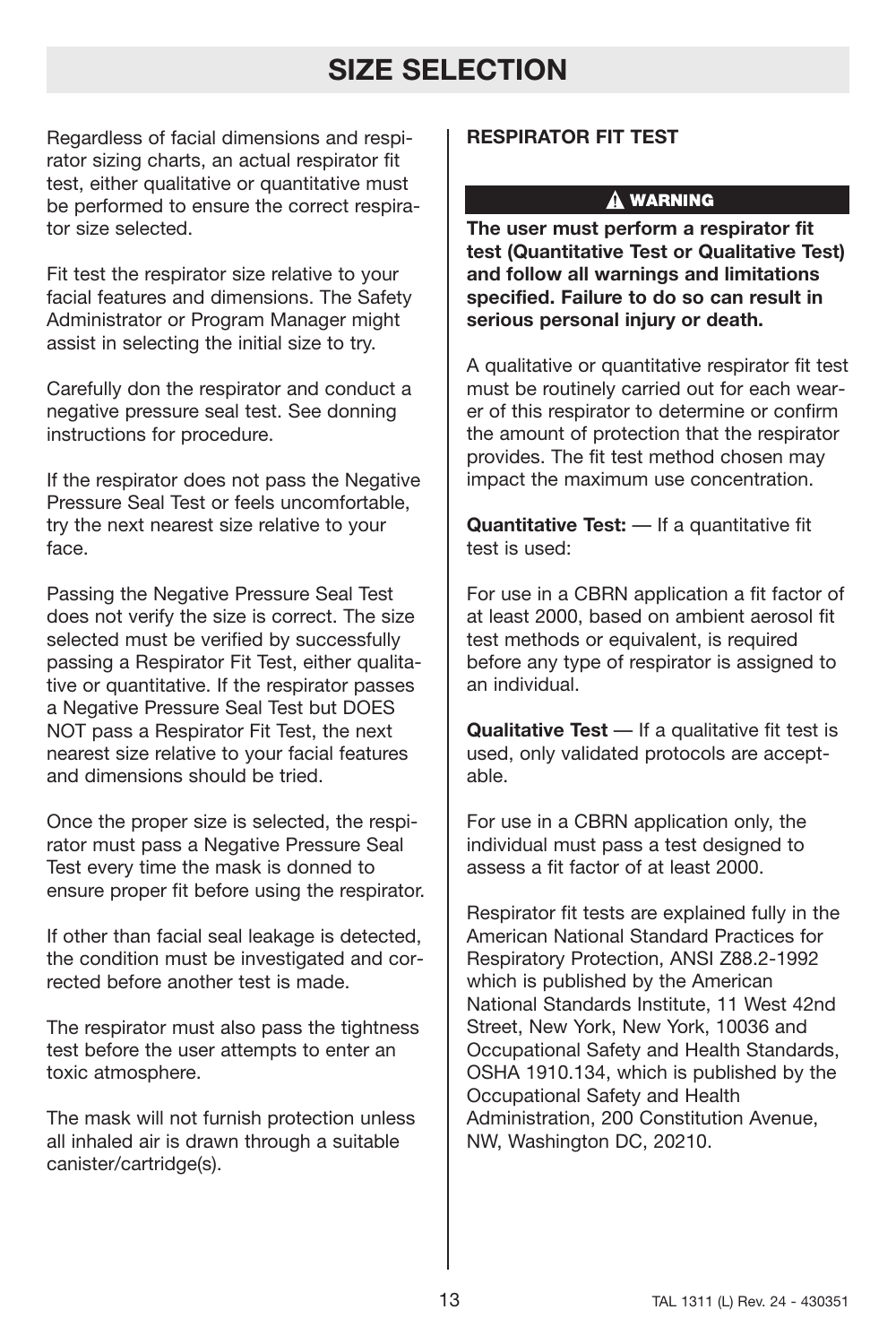# **NOTES**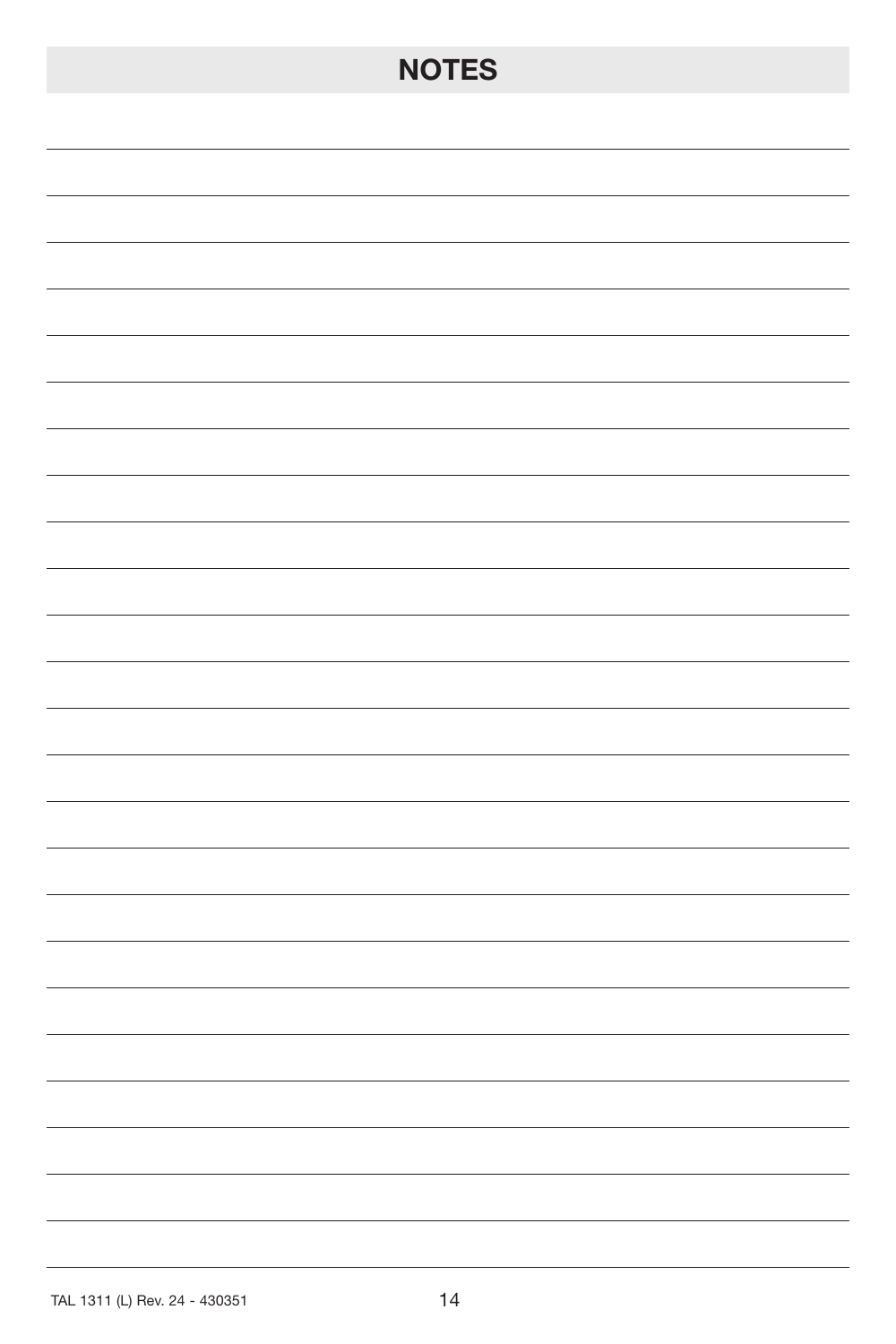## **CHECKPOINTS BEFORE USE**

- 1. Check that all parts of the respirator are complete and undamaged. See the Inspection section for Inspections Procedures.
- 2. Check that the filter canister/cartridge approval is appropriate and effective against the contaminant in the environment.

## **INSTALLING/REPLACING THE CANISTER/CARTRIDGE**

## A WARNING

**Know the contaminant(s) in the environment before entering. Always check that the filter canister/cartridge(s) is appropriate for use in the environment. A filter canister/cartridge which is not designed for the contaminant present may not provide protection. Failure to follow this warning can result in serious personal injury or death.**

## **After verifying that the canister/cartridge type is appropriate for use in the environment:**

1. Verify shelf life expiration date on carton, bag, and canister/cartridge(s) label has not been exceeded.

## A WARNING

**DO NOT use an expired canister/cartridge. Failure to follow this warning can result in serious personal injury or death.**

## **A WARNING**

**DO NOT use the canister/cartridge if the bag is opened, damaged, or missing. The canister/cartridge must be in its original packaging prior to use in a contaminated environment. Do not reuse the canister/ cartridge. Failure to follow this warning can result in serious personal injury or death.**

- 2. Remove canister/cartridge from its packaging.
- 3. Inspect the canister/cartridge to be sure that it is not damaged.
- 4. Thread the filter canister/cartridge into the facepiece port and hand-tighten.

Use the canister/cartridge immediately upon opening the bag. For gas mask canister, refer to the shelf life section for storing the canister outside the packaging. Discard canister/cartridge after each use.

Replace the canister/cartridge after each use. Follow the established canister/cartridge change-out schedules to ensure that canister/cartridge are replaced before breakthrough occurs. When used at defined occupational exposure limits, the rated service time cannot be exceeded.

The GMT cartridge must not exceed a 60 minute use time.

After using the respirator in a gas mask application for escape, the canister must be replaced before reusing the respirator.

## **For CBRN Applications Only**

DO NOT use this respirator beyond eight (8) hours after initial use in an atmosphere containing CBRN agents or beyond two (2) hours after initial use in an atmosphere containing CBRN agents in liquid or mist form; otherwise, agent permeation may occur.

## A WARNING

**DO NOT replace canister/cartridge in a contaminated area. Be sure to follow applicable decontamination procedures. Failure to follow this warning can cause inhalation of contaminated air, resulting in serious respiratory injury or death.**

When the mask is adjusted properly, the wearer should not taste or smell the contaminant, or experience eye, nose, or throat irritation. The wearer's inhalation resistance should be as experienced during training.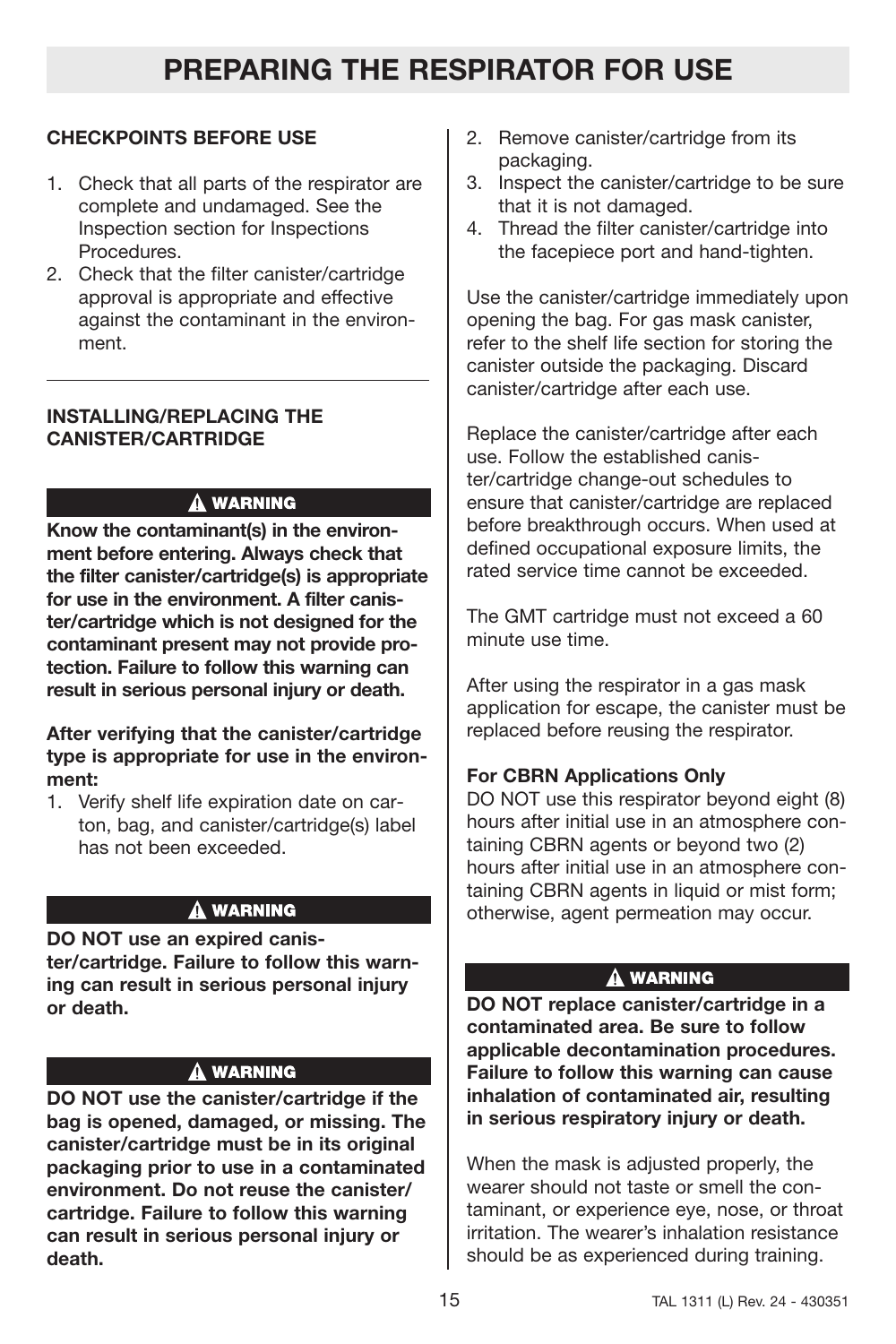# **PREPARING THE RESPIRATOR FOR USE**

## A WARNING

**If the respirator does not perform as specified, it must not be used until it has been checked by authorized personnel. Failure to follow this warning can result in serious personal injury or death.**

## **A WARNING**

**Return to a non-contaminated area immediately if you experience unusual sensations (nausea, dizziness, eye irritation, unusual odor or taste, excessive fatigue, or difficulty breathing). Failure to follow this warning can result in serious personal injury or death.**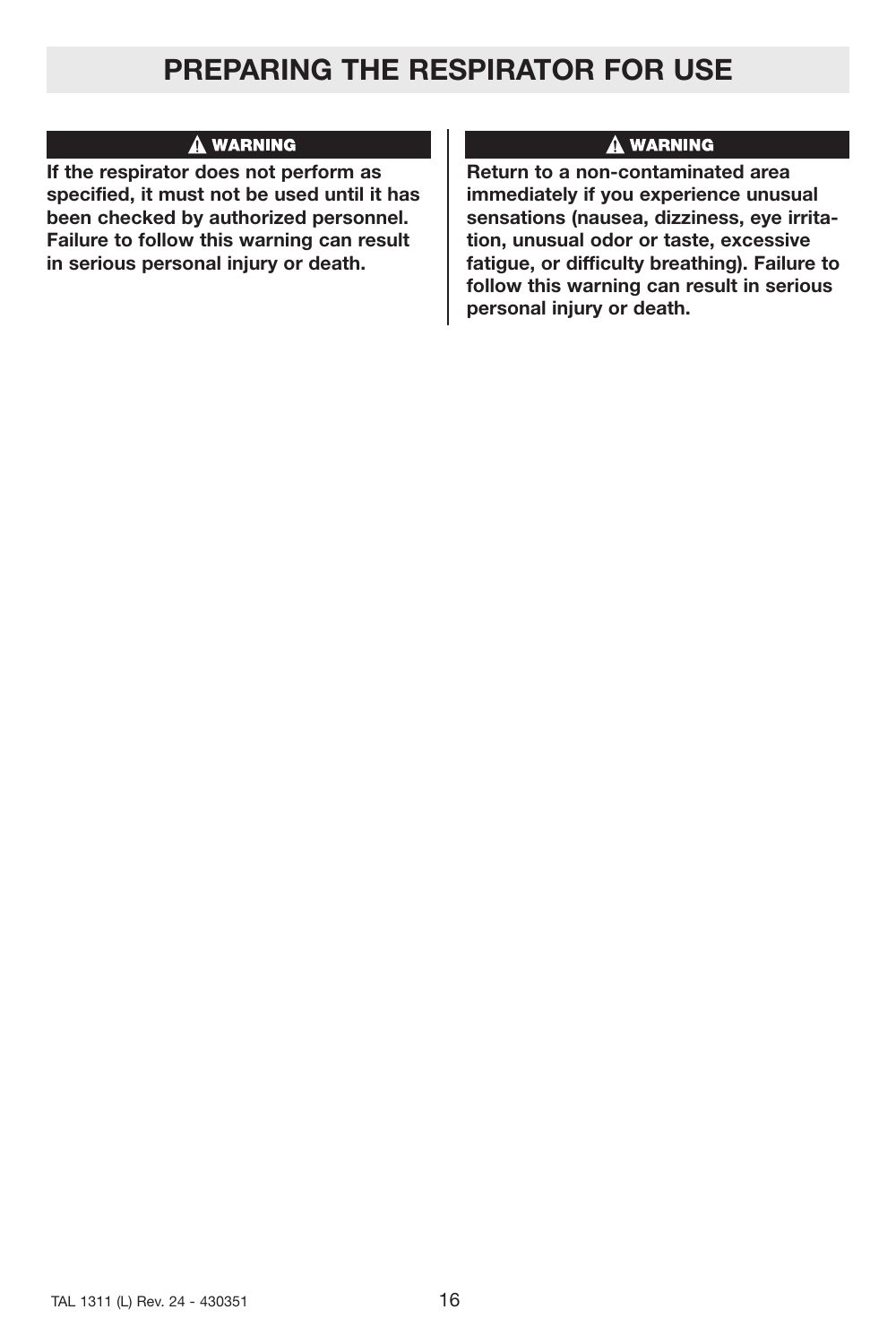# **DONNING**

## A WARNING

**DO NOT wear eyeglasses under the facepiece. The temples or sidebars on eye glasses will prevent an air-tight seal. If you must wear glasses, install an approved spectacle kit listed on the NIOSH approval matrix insert. Failure to follow this warning can cause inhalation of contaminated air, resulting in serious respiratory injury or death.**

**Verify that the respirator is properly prepared before donning. See Preparing the Respirator for Use section. Failure to follow this warning can result in serious personal injury or death.**

## **DONNING PROCEDURES**

- 1. Loosen the harness head straps on the facepiece so that the strap end tabs are approximately 1" from the buckles.
- 2. With the facepiece lens facing away, grasp the temple straps and neck straps in each hand.



3. Slightly expand the harness straps, place chin into the facepiece, and pull the harness over the back of the head.



4. Support the weight of the mask by holding the outlet valve assembly in the palm of one hand. With the free hand, adjust the facepiece securely to the face, making sure the chin and nose are seated securely.

- 5. While holding the facepiece securely in position, tighten one temple strap at a time by pulling straight back (not out) with small jerks until mask feels snug on that side.
- 6. Tighten the other temple strap in same manner until both sides feel the same.



7. Ensure facepiece is centered on face by looking down at the nosecup, it should be uniform on each side of the face. If not, readjust the temple straps.

**Note:** Ensure that no hair is under the tabs and sealing surface. Also, the straps should not cut into the ears.

8. Evenly tighten the neck straps by pulling them straight back.



9. Check that head pad is centered in the middle of the back of the head.



10. If necessary, tighten the top straps for best visibility and fit.

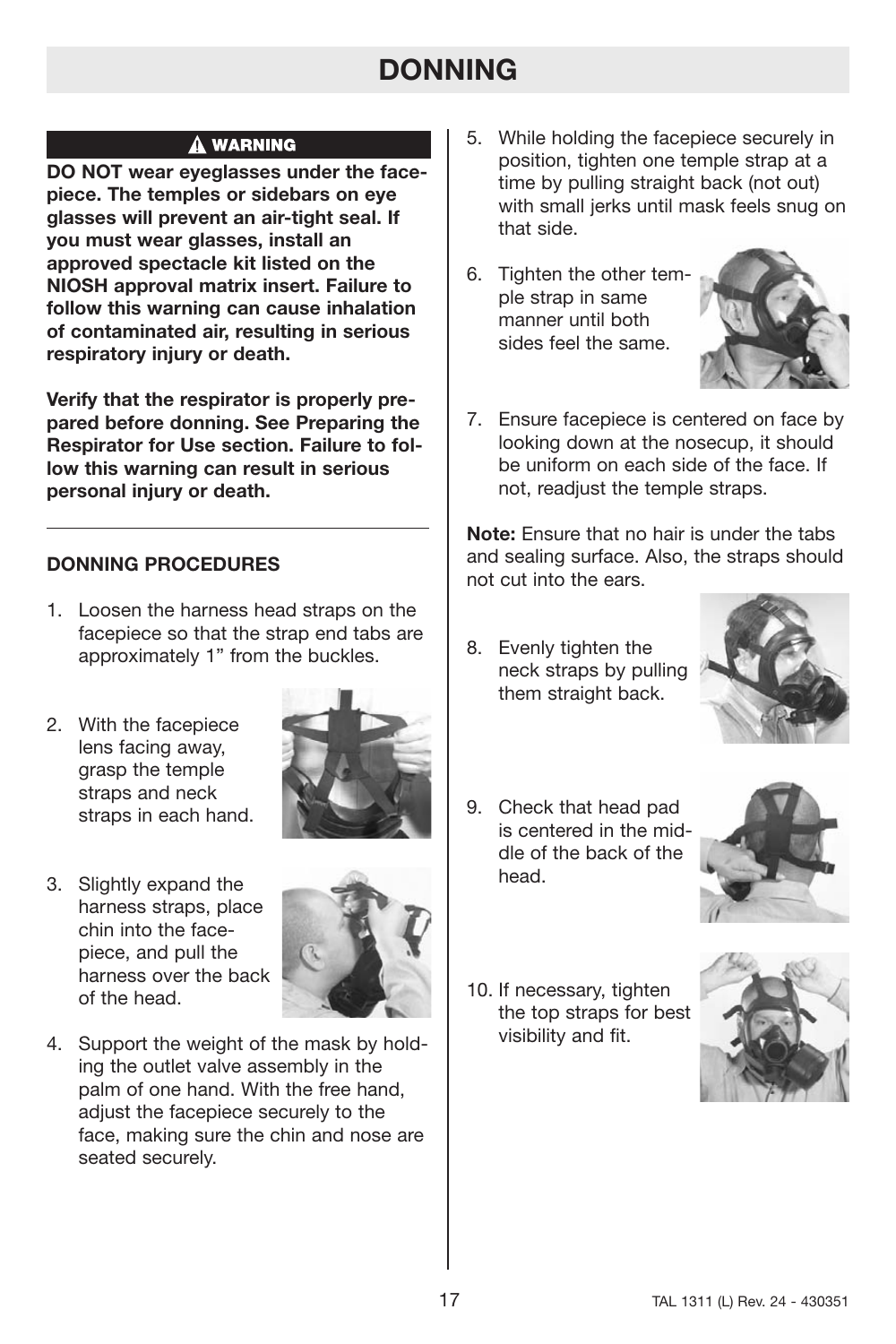# **DONNING**

## **NEGATIVE PRESSURE SEAL TEST**

The Negative Pressure Seal Test must be performed each time the facepiece is donned. A good face-to-facepiece seal must be verified before entering a hazardous area.

Perform the test as follows:

- 1. Ensure respirator is assembled properly.
- 2. Block off canister/cartridge inlet using the palm of the hand.
- 3. Inhale gently and hold breath for 10 seconds. If the seal is good, the facepiece will collapse and remain collapsed against face. Remove hand and breathe normally.
- 4. If the facepiece did not remain collapsed during the test, or any leakage is noticed, readjust straps and perform Negative Pressure Seal Test again.
- 5. If this does not correct the leak, the mask will not provide protection. If the leakage is from the face seal, a different size mask may provide a good seal. If other than face seal leakage is detected, the condition must be corrected before performing another test.

## **A WARNING**

**This device may not seal properly with your face if you have a beard, gross sideburns or similar physical characteristics (see ANSI Z88.2). An improper facial seal may allow contaminants to leak into the facepiece, reducing or eliminating respiratory protection. Do not use this device if such conditions exist. The negative pressure seal test must be conducted and passed before each use. Never remove the facepiece except in a safe, non-hazardous, non-toxic atmosphere. Failure to follow this warning can result in serious personal injury or death.**

## **DONNING THE BUTYL COATED NYLON HOOD ACCESSORY**

## A WARNING

**Ensure a complete Negative Pressure Seal Test is conducted and passed. Failure to follow this warning can result in serious personal injury or death.**

- 1. Position the hood so that the lens opening of the hood is facing forward. Be sure that the hood is right side out with the drawstring exposed on the outside of the hood.
- 2. Fold the back panel of the hood upward to expose the inside of the hood at the lens opening. Next, in each hand, grasp the sides of the hood at the lens opening.
- 3. Expand and slide the lens opening of the hood over the cartridge/ canister component. Ensure the facepiece seal is maintained.



4. Using both hands, grasp the back panel of the hood and pull it over the facepiece and head. The lens opening of the hood should coincide with



the lens opening of the facepiece. (Use a buddy for assembly if situation requires).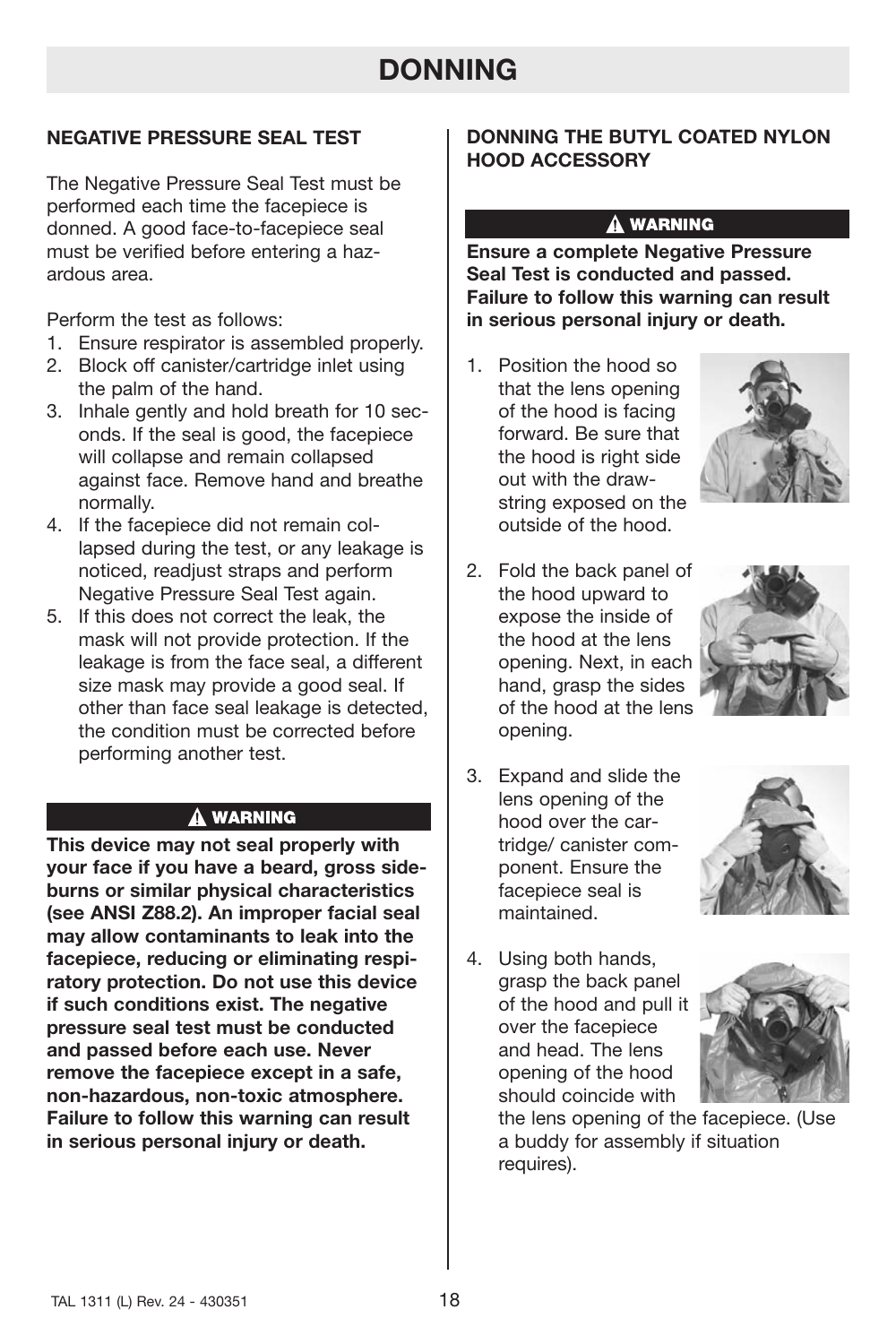# **DONNING**

5. Carefully tuck the elastic lens opening of the hood around the back of the facepiece lens rings, component housing assembly, and applicable accessory.



The rain shield of the hood should be uniformly over the upper lens ring of the facepiece. The elastic lens opening should be in contact with the rubber surface of the facepiece. Be sure to smooth out any wrinkles or folds that might exist along the edge of the elastic.

- 6. Conduct a successful Negative Pressure Seal Test.
- 7. Attach each of the arm straps to the front of the hood shroud using the Velcro attachment pads. Adjust the arm strap, using the buckle



slides, so that the arm straps provide a snug fit, but still allow for easy movement.

8. Tighten the drawstring cord by securing the bottom of the cord and sliding the cord tightener toward the front of the neck. The drawstring should



provide a snug comfortable fit. Ensure drawstring is not twisted or knotted.

## A WARNING

**Do not over-tighten the drawstring. Over tightening the drawstring can restrict breathing. Failure to follow this warning can cause serious injury or death.**

9. Pull the shroud of the hood uniformly over the shoulders.



10. Repeat the Negative Pressure Seal Test to ensure a sufficient face-to-facepiece seal is achieved before exposure to a hazardous agent.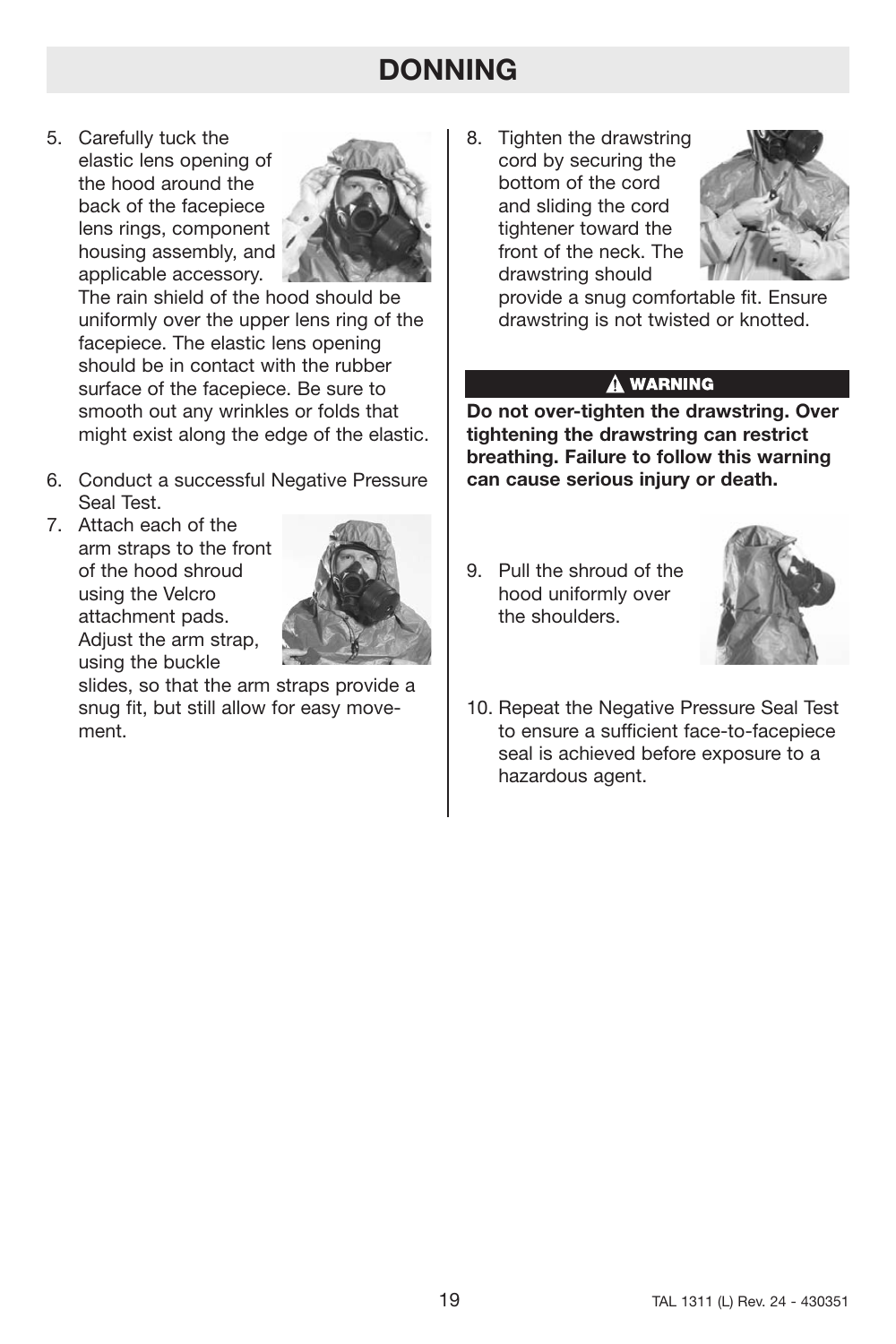# **NOTES**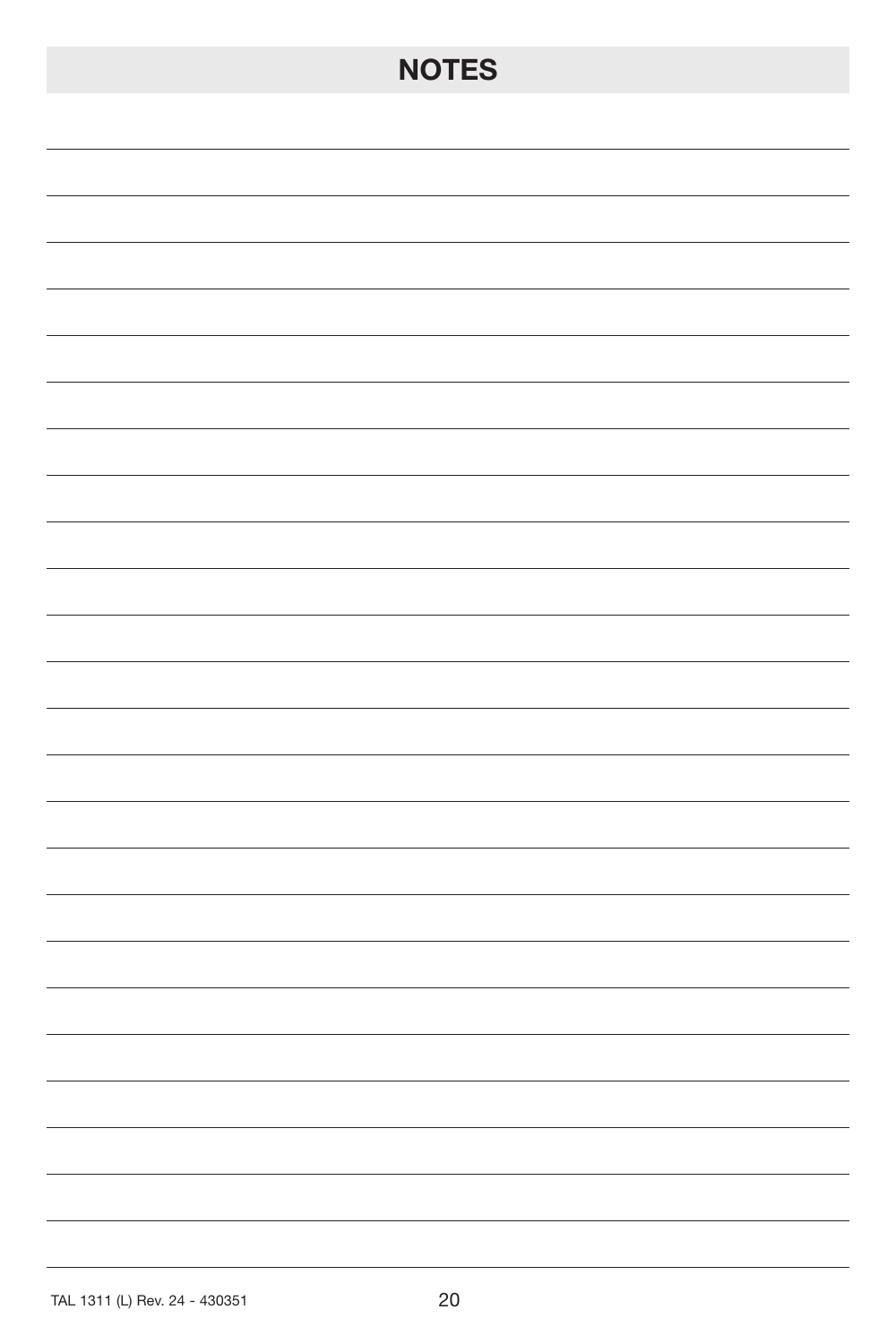## **DECONTAMINATION**

## **A WARNING**

**DO NOT remove respirator until respirator and protective clothing are decontaminated; otherwise, exposure to contaminants may result. Follow decontamination and disposal procedures established by appropriate authorities. Failure to follow this warning may result in serious personal injury or death.**

Once the protective equipment has been decontaminated, proper disposal of affected equipment must be performed. Disposal is to be performed as required by federal, state, and/or local laws.

## **PROCEDURE FOR REMOVING THE RES-PIRATOR**

- 1. To remove the facepiece, insert your thumbs under each of the harness head straps end tab and fully extend the harness head straps.
- 2. Grasp the facepiece by the component housing or bottom head harness straps (not the exhalation valve or canister/cartridge).
- 3. Pull it up and away from your face.



**Note:** Before the next use, check the respirator facepiece and if necessary, clean and disinfect. Always use a new canister/cartridge(s). Do not reuse the canister/cartridge.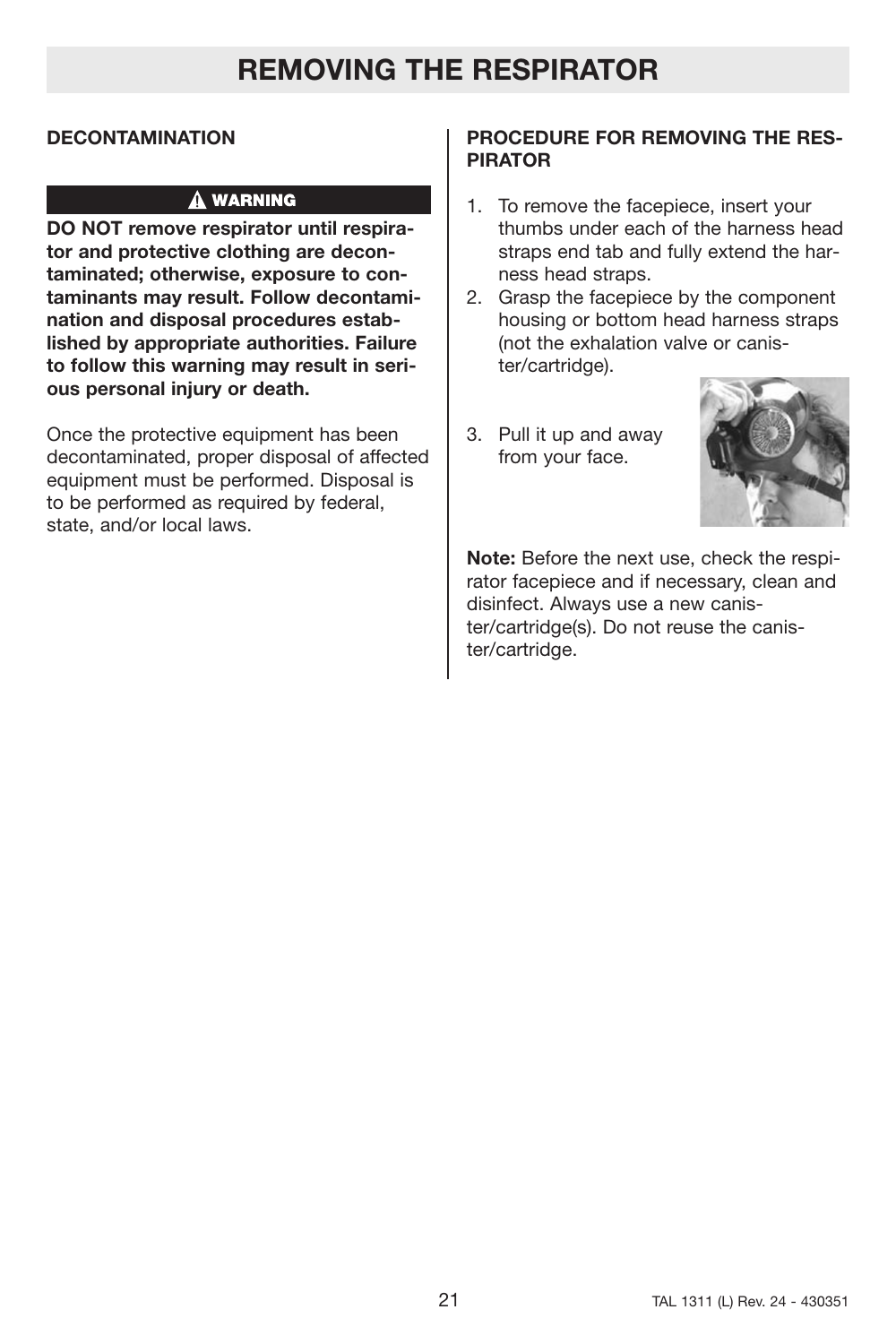# **NOTES**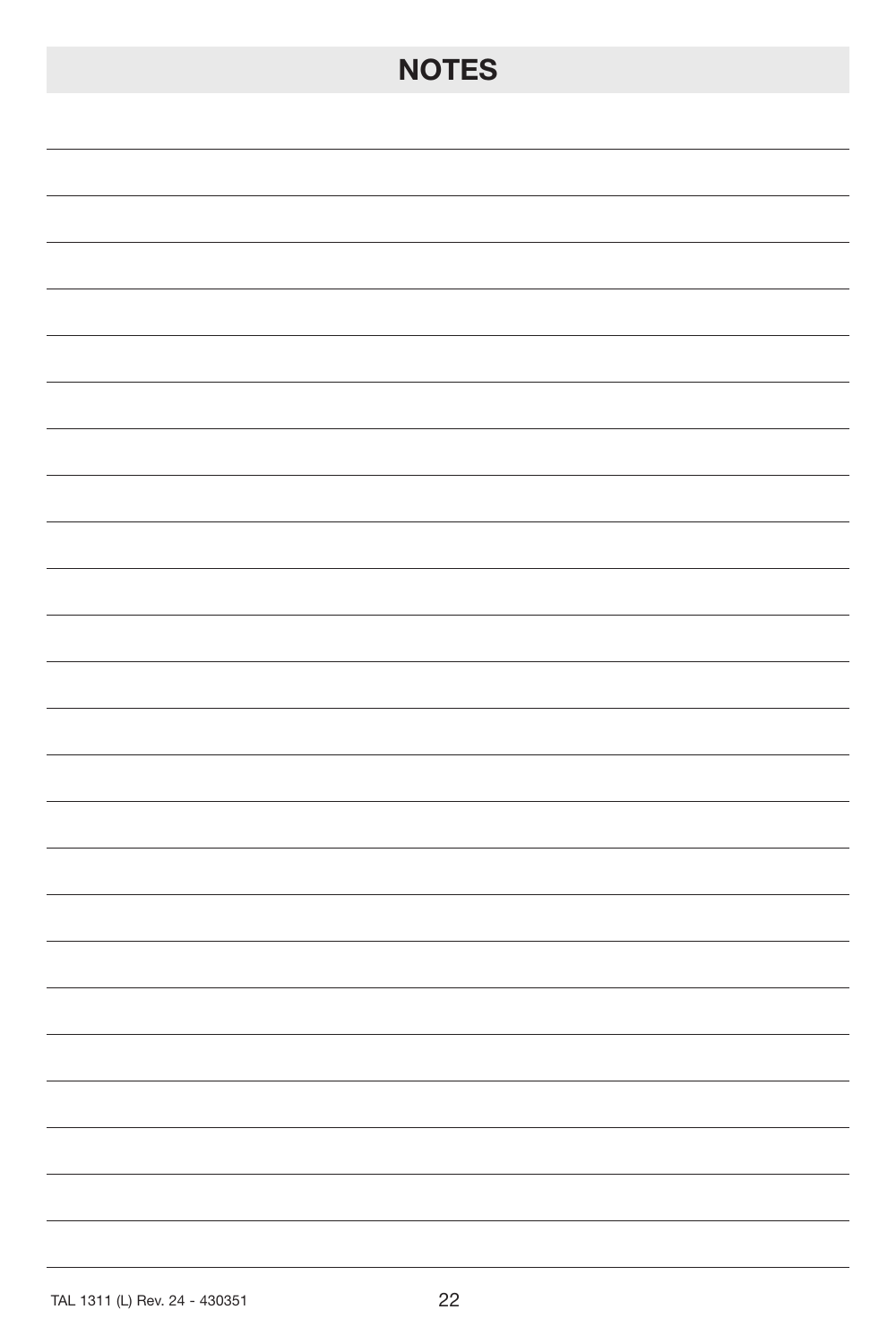# **CLEANING AND DISINFECTING**

## A CAUTION

## **DO NOT use alcohol as a germicide because it may deteriorate rubber parts.**

Depending on the cleaning policy adopted, either a designated person or the user should clean the respirator after each use. Non-sudsing Confidence Plus® Cleaning Solution (P/N 10009971) from MSA is recommended. It is a germicidal cleaner that cleans and disinfects in one operation. It retains its germicidal efficiency in hard water to inhibit the growth of bacteria. It will not deteriorate rubber, plastic, glass, or metal parts. Refer to the label for use instructions. A solution as effective as Confidence Plus Cleaning Solution and compatible with MSA respirator components may be substituted. ANSI suggests that users be trained in the cleaning procedure.

## A WARNING

**Be careful not to breathe or touch the contaminant in handling the respirator or its parts. If necessary, use equipment disposal to protect you from the specific contaminant. Failure to follow this warning can result in serious personal injury or death.**

- 1. Preparing Solution
	- a. Follow the instructions with the Confidence Plus Cleaning Solution.
	- b. If the Confidence Plus Cleaning Solution is not used, wash in a mild cleaning solution, rinse thoroughly, and submerge in a germicide solution for the manufacturer's recommended time.
- 2. Clean and Disinfect the Facepiece
	- a. Remove the canister/cartridge(s) from the facepiece.
	- b. Thoroughly wash the facepiece (and nose cup) in the cleaning solution. A soft brush or sponge can be used to clean the soiled facepiece. Be sure to include cleaning the exhalation valve

and seat.

c. Rinse the facepiece and components in clean, warm (110˚F), water (preferably running and drained).

## A CAUTION

**If not rinsed thoroughly, cleaning agent residue may irritate the wearer's skin.**

- d. Allow the facepiece to air dry. Do not dry the parts by placing them near a heater or in direct sunlight. The rubber will deteriorate.
- e. Operate the exhalation valve by hand to be sure it works properly.
- f. Harness (straps and buckles)
- g. The facepiece and components should be air-dried or hand-dried with a clean lint-free cloth.

## A CAUTION

**DO NOT force-dry the parts by placing them in a heater or in direct sunlight. The rubber will deteriorate. When facepiece is thoroughly dried, store the facepiece in the clam shell in which it was shipped.**

## **LENS CLEANING PROCEDURE**

Occasionally, Millennium Facepieces may experience a "fogging" of the lens. Usually this fogging is caused by a wax that is part of the urethane lens formulation. This wax serves as a mold release when the lens is manufactured. Under conditions of high temperature or low atmospheric pressure, the wax can migrate to the surface of the lens and cause the fogging. The wax can be removed with VM&P Naphtha or Stoddard Solvent. The VM&P Naphtha and Stoddard Solvent should be available in a paint store.

1. To remove the wax, pour a small amount of VM&P Naphtha or Stoddard Solvent onto a clean soft cloth.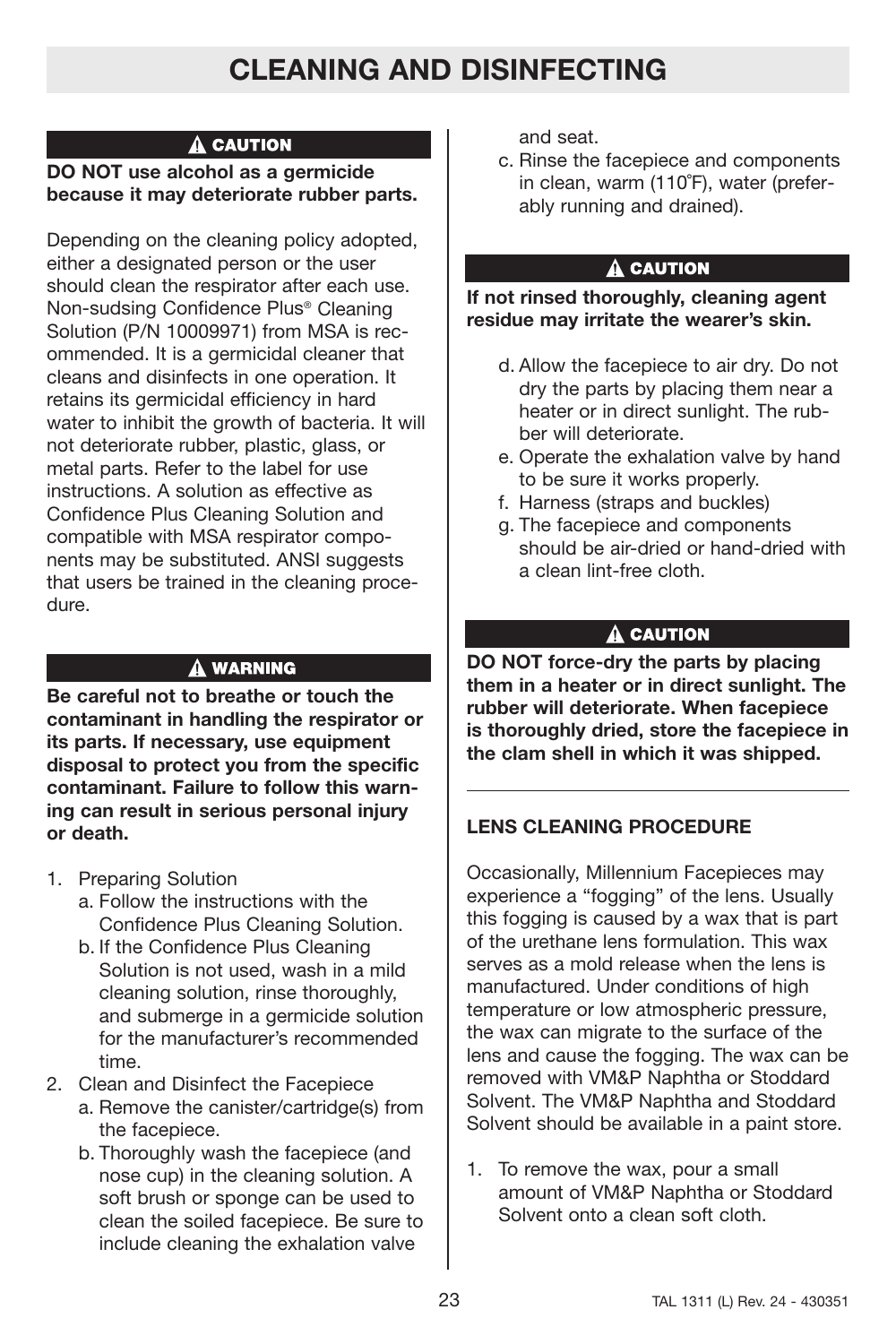# **CLEANING AND DISINFECTING**

## A WARNING

**Apply VM&P Naphtha or Stoddard Solvent to the lens ONLY. Do NOT apply the VM&P Naphtha or Stoddard Solvent to the entire facepiece. If it contacts parts other than the lens those components must be replaced. Failure to follow this warning can result in serious personal injury or death.**

- 2. Gently rub the lens to remove the wax. It may take several applications to remove all of the wax.
- 3. Once the lens becomes wet from the solvent it is difficult to see where the lens was rubbed and where it was not.
- 4. The number of repeat procedures will depend on the amount of wax present.
- 5. After wiping the lens to remove the wax, the facepiece should be cleaned with a respirator cleaner such as MSA Confidence Plus Germicidal Cleaner. This will help to remove residual solvent from the facepiece.

## **A WARNING**

**VM&P Naphtha and Stoddard Solvent have a distinct solvent odor that could be objectionable to respirator wearers. Individuals cleaning the facepieces should follow the use directions that come with the solvents, work in a well ventilated area, and use proper personal protective equipment. Failure to follow this warning can result in serious personal injury or death.**

## $\hat{\mathbf{A}}$  caution

**If the respirator is not properly cleaned after using VM&P Naphtha and Stoddard Solvent the wearer may experience discomfort.**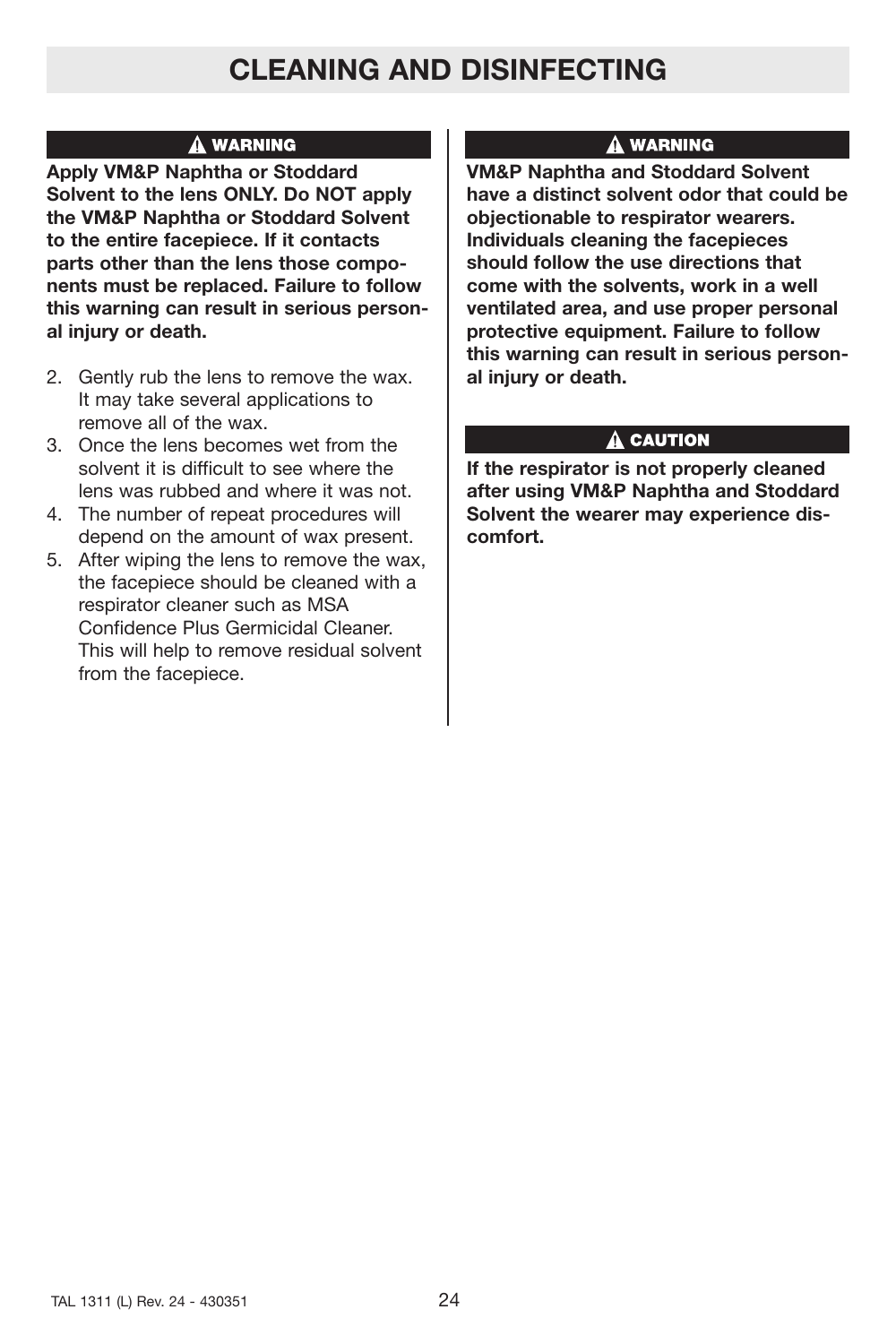# **INSPECTION**

## **INSPECTION**

(Before and After Each Use)

- Inhalation valve disc
- Exhalation valve disc
- Harness straps
- Lens
- Cartridge/canister
- Facepiece blank
- **Accessories**

## **INSPECTION PROCEDURES**

- 1. Look for breaks or tears in the facepiece head-strap material.
- 2. Make sure all straps, fasteners, and adiusters are in place and not damaged.



3. Check the facepiece for dirt, cracks, tears, or holes that penetrate the rubber surface.

**Note:** Some superficial, surface cracks may become noticeable, when the rubber is significantly stretched, and are expected during the normal aging process. Rubber surface imperfections may be observed upon closer inspection of the mask and do not affect the performance of the mask. These imperfections are also noticeable due to a "streaking" appearance where the white residue wax additive does not come through the rubber. This rubber surface change is a result of the aggressive rubber primer used during the lens bonding process. It is required by the design to ensure a robust lens bond is made. These superficial, surface cracks are typical and acceptable due to the design.

Also, if there is any rubber cracking or separation greater than 1/16" along the edge of the mask, the mask should be removed from service. Cracking or separation of this type may lead to greater cracking or separation under the greater stress applied during donning or doffing of the mask.

- 4. Check the lens for cuts, scratches, or damage which would impair vision. Squeeze the lens. It should collapse easily between your fingers. Check that the lens is secured in the facepiece.
- 5. Look at the shape of the facepiece for distortion due to improper storage.
- 6. Unthread the cartridge/ canister (if installed), and check that the spider gasket, inhalation valve, and deflector nose cup are installed and undamaged.



7. Grasp the spider gasket by the raised tabs and pull it gently out of the facepiece. The gasket must be free of cracks, tears, dirt, and distortion. The gasket must be soft and flexible.



- 8. Reach into the face-
- piece and remove deflector and inhalation valve. The deflector and inhalation valve must be free of cracks, tears, dirt, and distortion. The inhala-



tion valve must be soft and flexible.

- 9. Set these parts aside in a clean location.
- 10. Insert the P/N 461828 spanner wrench into the side voicemitter retaining ring. Turn the ring counter-clockwise to unthread.



11. Remove the side voicemitter (smaller port on the side of the facepiece) from the port. The voicemitter may need pushed from inside of facepiece to remove.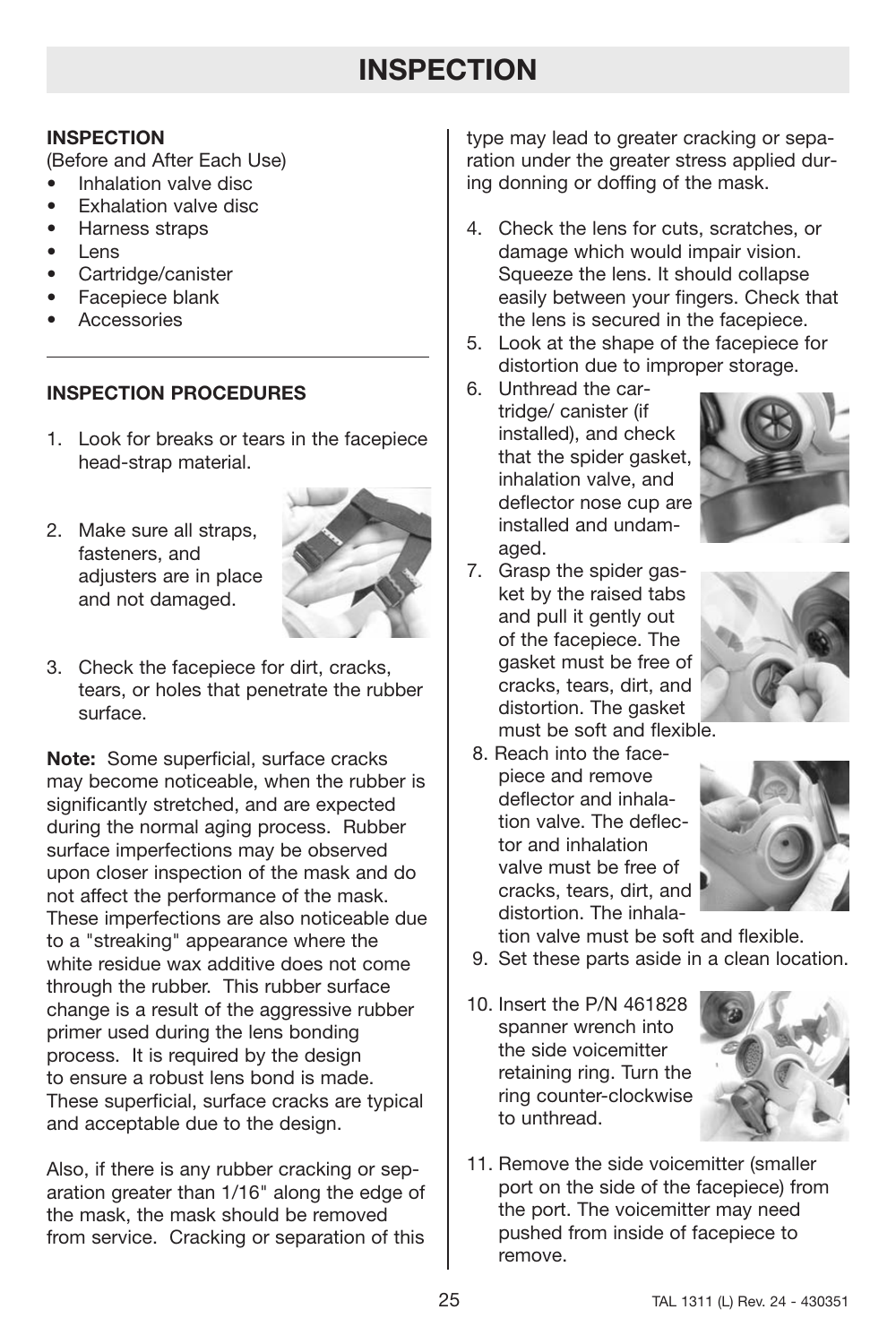# **INSPECTION**

- 12. Inspect the side voicemitter for signs of damage which would let contaminant enter the facepiece.
- 13. Inspect the front voicemitter (large port in the center of the facepiece below the lens) for signs of damage which would let contaminant enter the facepiece.
- 14. Carefully remove the voicemitter gasket from the port. Gasket must be free of cracks, tears, dirt, and distortion. The gasket must be soft and flexible.



- 15. Set the gasket aside in a clean location.
- 16. Remove the rubber cover from the exhalation valve. Lift the valve and inspect the seat and valve for cracks, tears, dirt, and distortion. The valve must be soft and flexible.



17. Reinstall the rubber cover. Be sure that the cover lip surrounds the valve completely and that the tab is inserted through the cover.



- 18. Check the drink tube for cuts, abrasions, or other signs of damage. Grasp the knurled surface and pull the tube out of the cover to check it for signs of damage. Be sure the tube is reinstalled in its port completely.
- 19. Reinstall the voicemitter gasket in the side port. Be sure that it is flat.



20. Place the voicemitter into the port.

**Note:** The voicemitter's crimped side faces out (up).

- 21. Thread the retaining ring into the port and tighten using the spanner wrench.
- 22. Place the deflector (with the inhalation valve in place on the post) into the facepiece.
- 23. Line up the deflector so that it is between the guide tabs molded into the facepiece.



- 24. While holding the deflector in place, press the spider gasket on to the post from outside the facepiece.
- 25. Insert the gasket groove into the port so that the groove captures the lip of the port completely. Run your finger around the gasket to be sure the gasket lays flat.



- 26. Thread the cartridge/canister into the port. (see Preparing the Respirator for Use section)
- 27. If any part is damaged or deteriorated, it must be replaced. Store only undamaged respirators for further use. When not in use, store the respirator in cool, dry, and clean ambient air. Keep new filters in their packing.

**Note:** Some cosmetic changes may become noticeable and are expected during the normal aging process. White residue may appear and is caused by an FDA approved wax additive that is in the rubber by design. This wax was chosen because it is not harmful should it contact the user's skin. The wax affords the rubber the required protection it needs during expected product use. It is normal for this wax to come to the surface and can be cleaned by using MSA Confidence Plus (P/N 10009971). Rubber surface imperfections may be observed upon closer inspection of the mask and are typically caused by the white wax residue. These imperfections are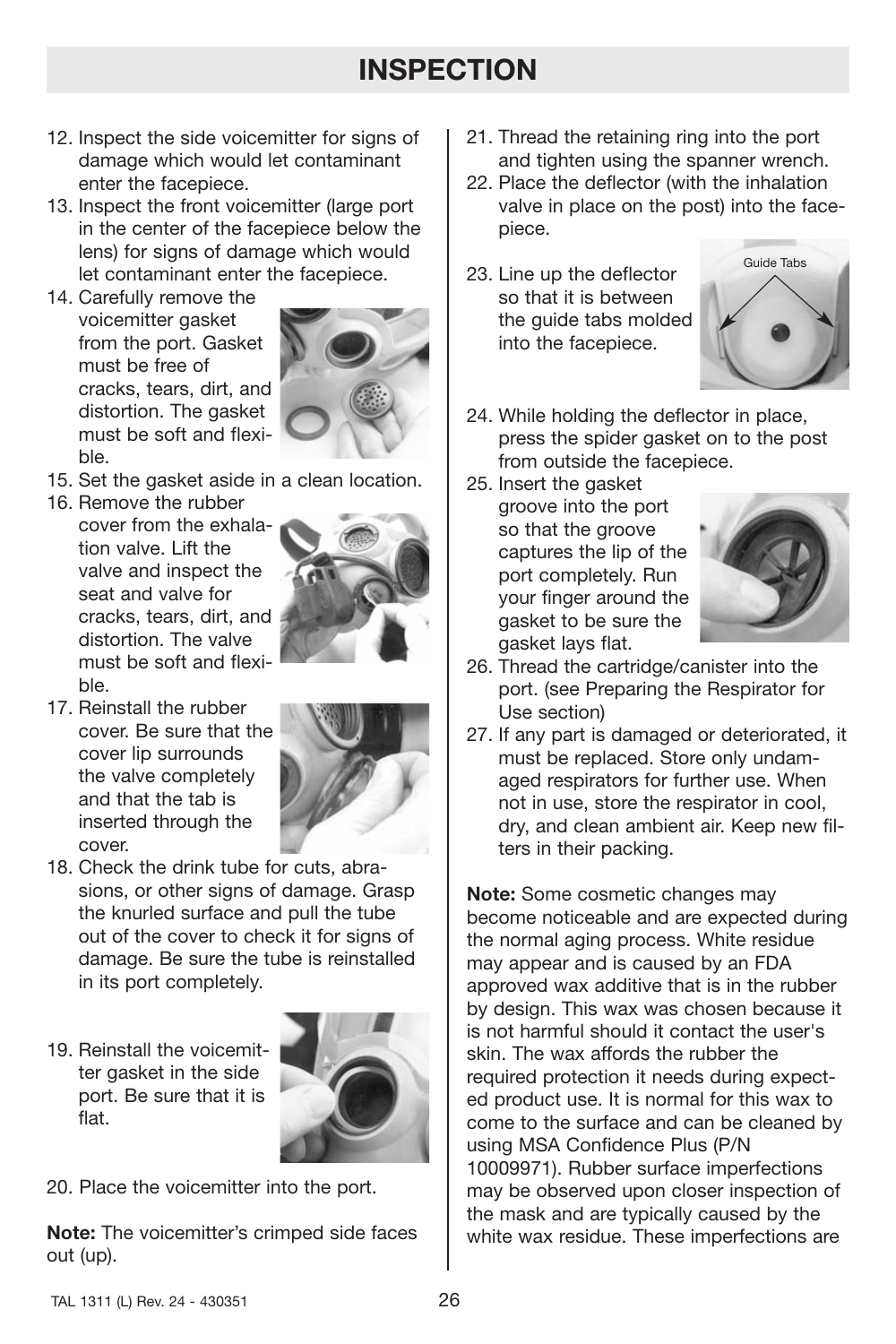# **INSPECTION**

also noticeable due to a "streaking" appearance where the wax does not come through the rubber. This rubber surface change is a result of the aggressive rubber primer used during the lens bonding process. It is required by the design to ensure a robust lens bond is made.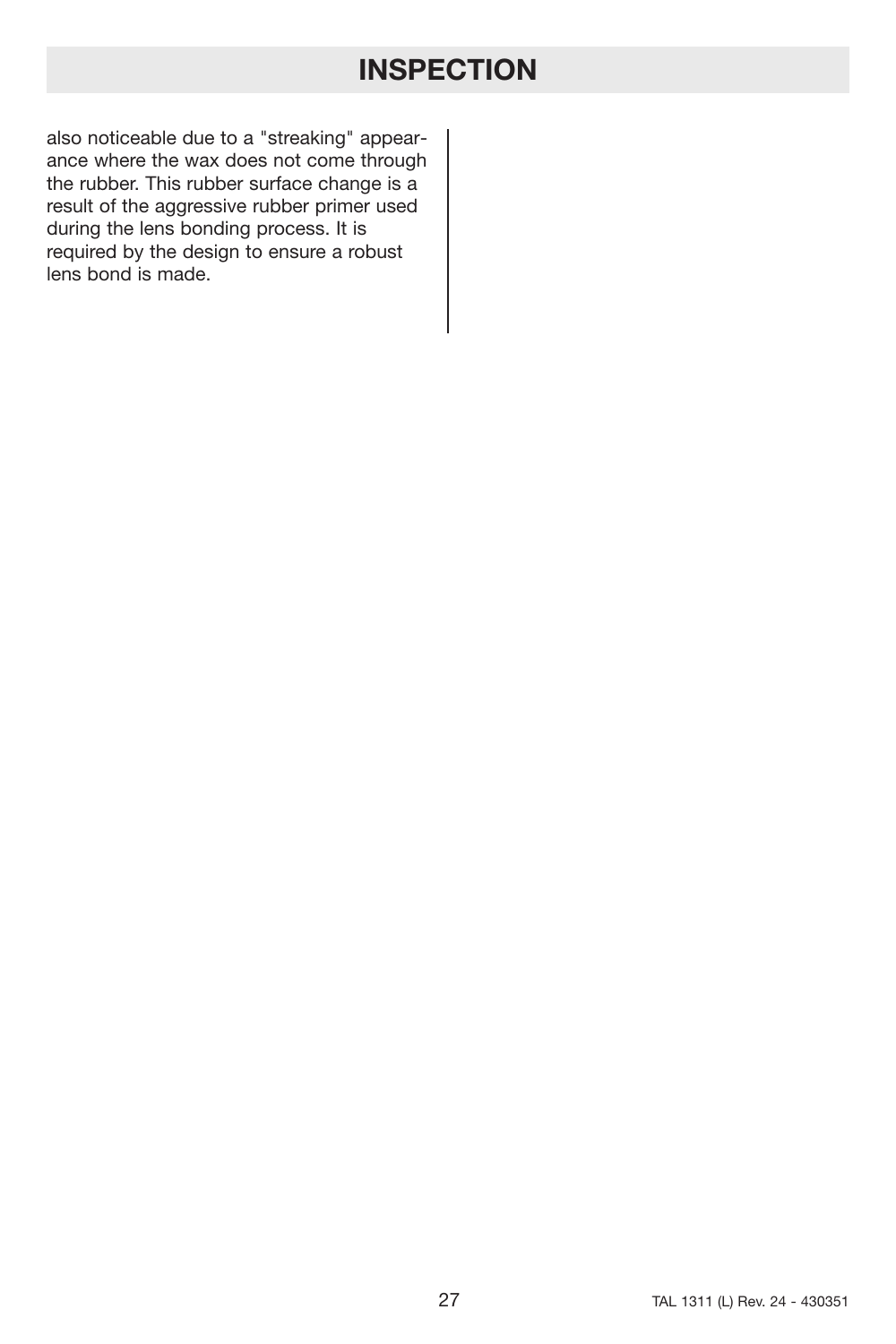# **NOTES**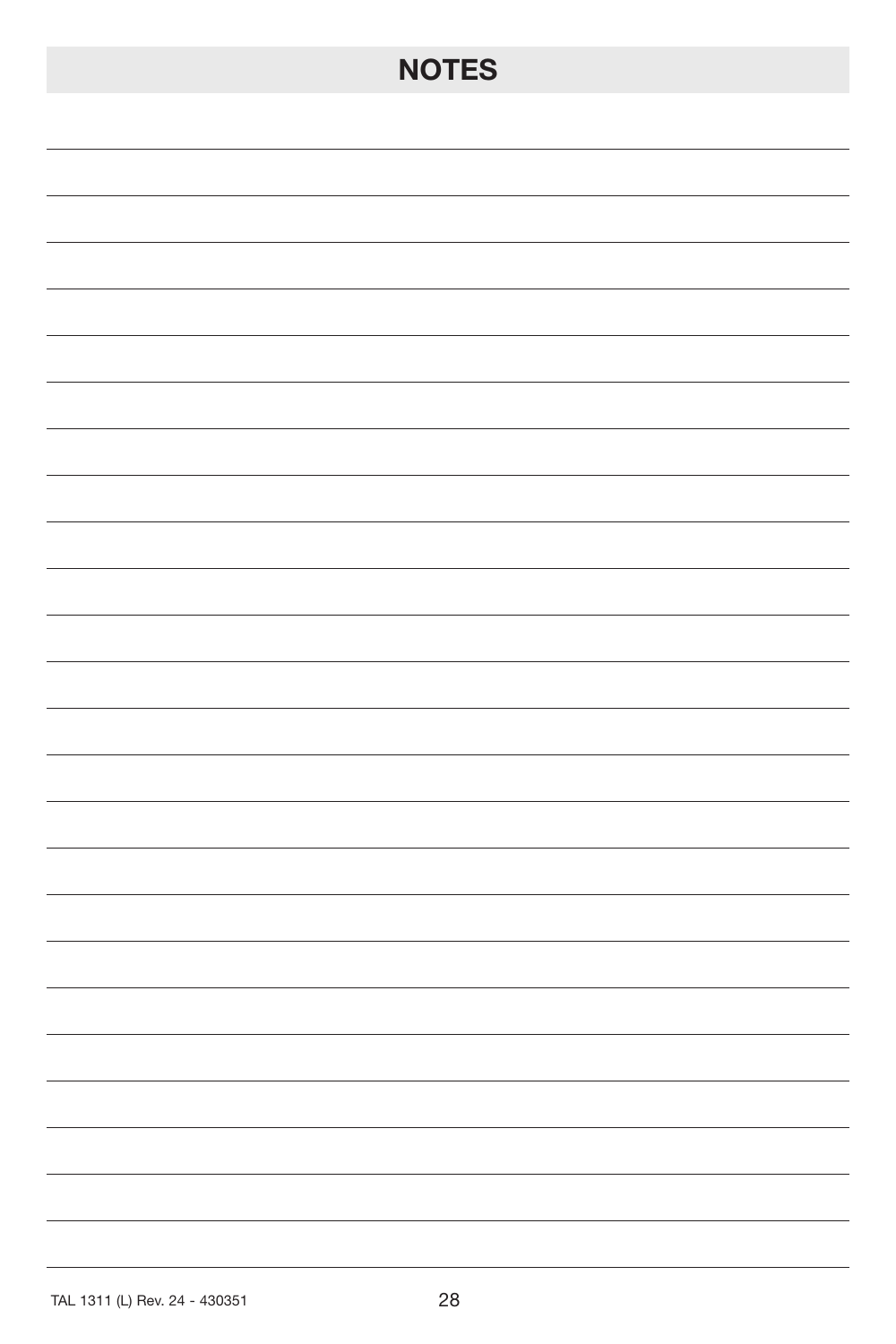# **STORAGE**

Store only undamaged respirators for further use. When not in use, store the respirator in cool, dry, and clean ambient air.

Do not distort the facepiece during storage. When disposing of the respirator or its components, do so in accordance with local, state, and federal regulations.

Discard the canister/cartridge if the original bag or carton is opened or damaged. For gas mask application only, see Storage and Shelf Life information below.

## **Storage for CBRN Application Only**

Cartridge/Canisters must be stored in ONE of the configurations listed:

- Cartridge/Canister must be stored in original, unopened foil bag and in the extended clamshell (P/N 10046578), or
- Cartridge/Canister must be stored in original, unopened foil bag and in the original, unopened carton.

Facepiece must be stored in ONE of the following clamshells:

- Extended clamshell (P/N 10046578), or
- Standard clamshell (P/N 10017571) The clamshell is provided as a convenient storage container to protect the facepiece and cartridge/canister. Replace the clamshell if it becomes damaged.

## **SHELF LIFE**

Follow the shelf life expiration date stamped on the carton, bag, and/or canister/cartridge as applicable. The expiration date will only apply if factory sealed and undamaged or the proper procedure is followed, otherwise the canister must be discarded.

## A CAUTION

**DO NOT use an expired canister/cartridge. Failure to follow this warning can result in serious personal injury or death.**

**Storage and Shelf Life for Canister Part Numbers 10067491, 10059903, 10067469, and 10067470 Stored Outside the Original Foil Packaging:**

These canisters have a 5 year shelf life with the expiration date printed on the foil bag. The canisters may be stored outside the original factory packaging by using the following procedure:

## **Approved Storage Configurations Outside the Original Foil Packaging**

Storage using the supplied cap/plug component

- Remove the canister from the box and bag.
- Locate the white block on the canister label.
- Mark on the canister, in the white block, an expiration date of 1 year (for formaldehyde canister an expiration date of 6 months) from the date the canister was removed from the packaging. This expiration date must not to exceed the original expiration date printed on the foil packaging.
- Using the enclosed cap and plug assembly, as shown in Figure A, place the cap end over the threaded outlet of the canister, as shown in Figure B.



**Figure A**



**Figure B**

• Insert the plug end in the inlet of the canister as shown in Figure C.

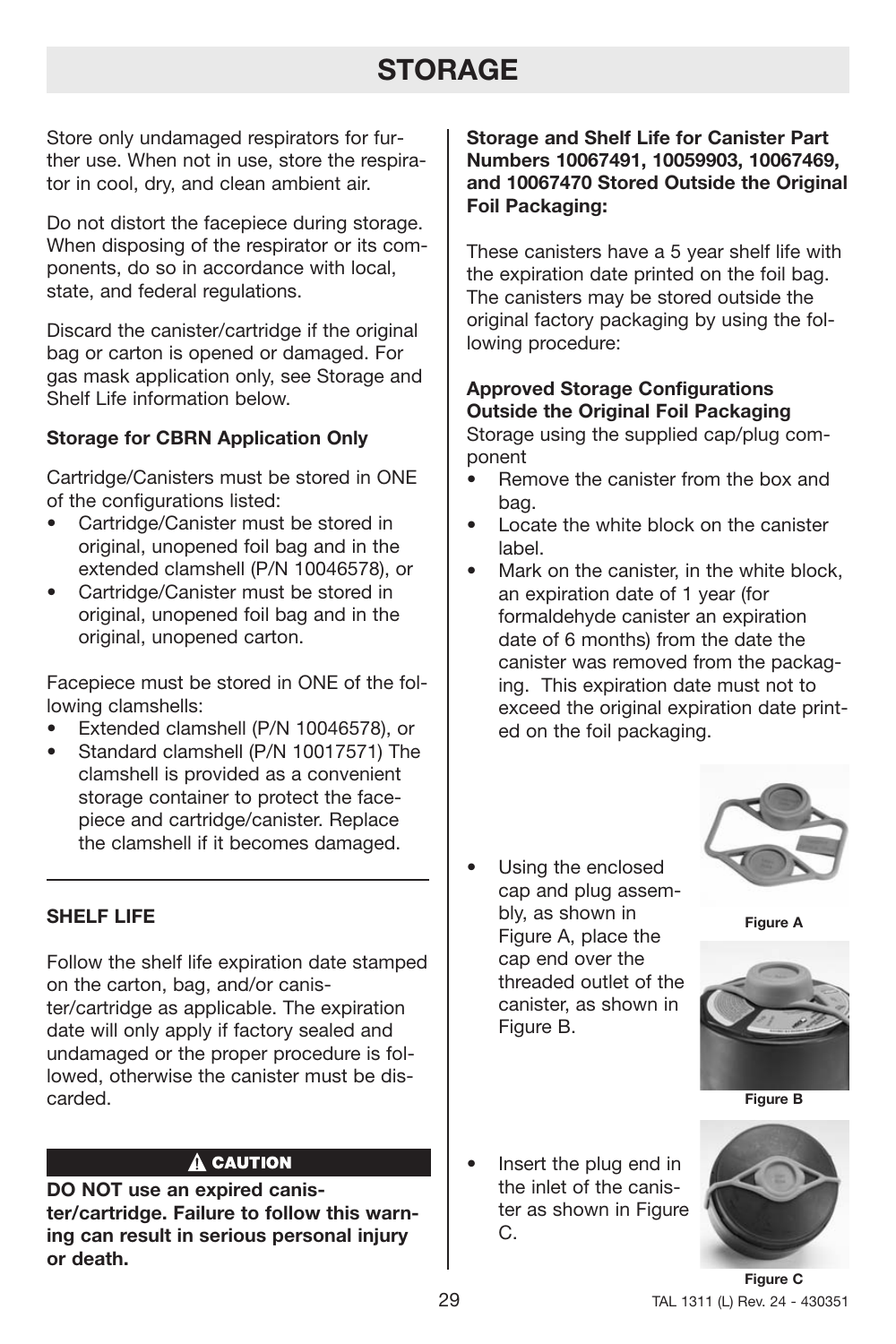# **STORAGE**

- Using thumbs, press in the center of both the cap and the plug ends to ensure the cap/plug is firmly in place and the canister is sealed.
- Discard cap/plug after each use.

## **Storage in user supplied case**

- Remove the canister from the box and bag.
- Locate the white block on the canister label.
- Mark on the canister, in the white block. an expiration date of 1 year (for formaldehyde canister an expiration date of 6 months) from the date the canister was removed from the packaging. This expiration date must not to exceed the original expiration date printed on the foil packaging.
- The canister must be attached to the facepiece with the plug side of the cap and plug component secured into position.
- The respirator must be placed upright in the plastic case.
- 10075204 Phosphine/Ammonia/ Chlorine/P100
- 10075205 Hydrogen Flouride/P100
- 10075206 Formaldehyde/Acid Gas/ Chlorine Dioxide/Escape from Hydrogen
- 10075207 Organic Vapor/P100
- Ensure the lid is snapped tight and the case is closed.

## A WARNING

**DO NOT store the canister above 120˚F. Failure to follow this warning can alter the performance of the canister and result in serious personal injury or death.**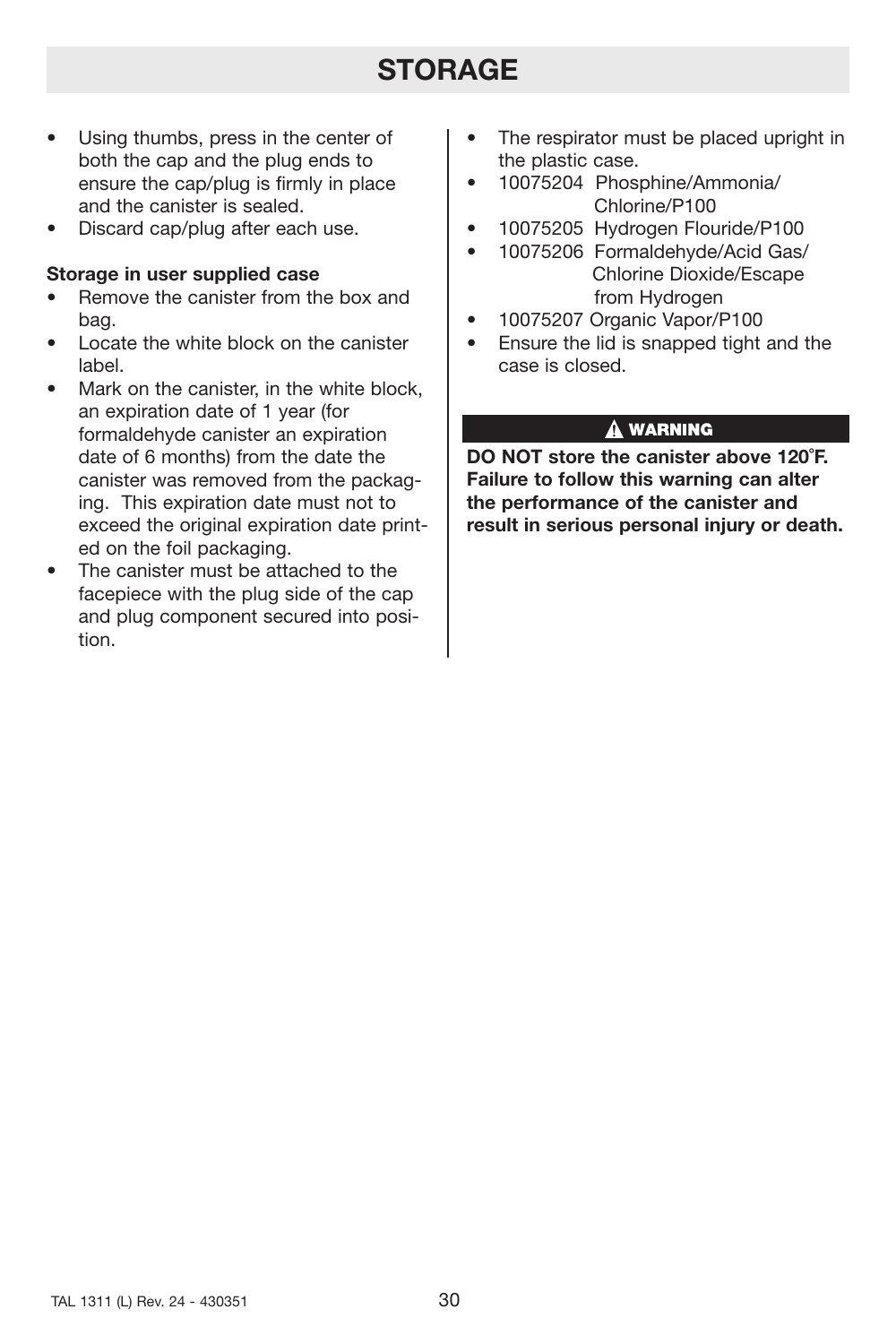# **ACCESSORIES**

The facepiece may be equipped with the following accessories:

- 1. ESPII Communication System
- 2. Lens Shield(tinted), in small, medium, or large
- 3. Spectacle Kit
- 4. Butyl Coated Nylon Hood
- Lens Outsert User's Instructions for installation and use of the ESP II Communication System and Spectacle Kit are enclosed with the accessory.

## $\mathbf{\mathbf{\Delta}}$  CAUTION

**Refer to the NIOSH Approval Matrix for a complete list of Approved Accessories. If you must wear corrective eyewear, install an approved spectacle kit, listed on the NIOSH approval matrix insert.**

## **A WARNING**

**Know the contaminant(s) in the environment before entering. Always check that the filter canister/cartridge(s) is appropriate for use in the environment. A filter canister/cartridge(s) which is not designed for the contaminant present may not provide protection. Failure to follow this warning can result in serious personal injury or death.**

## **HYDRATION SYSTEM**

## A WARNING

**The hydration system is NOT approved in a CBRN application and must NOT be used. Failure to follow this warning can result in serious personal injury or death.**

In an Industrial application only:

1. Return to an uncontaminated area before using the hydration system. 2. Grasp the knurled surface of the tube and pull the tube out of its cover (part of the exhalation valve cover)



- 3. Hold the tube with its inlet end up.
- 4. Push the tube inlet into the "NATO" canteen inlet.



5. Turn the canteen upside down. Its contents will flow by gravity.



- 6. Grasp the exhalation valve cover and press in at the top while pushing out at the bottom of the cover. This positions the drink tube outlet toward your lips.
- 7. After drinking, disengage the tube from the canteen and stow it in the exhalation valve port.

## **INSTALLATION OF OUTSERT ASSEMBLY**

Install an outsert over the facepiece lens.

1. Line up the outsert tabs and centerline mark with the facepiece lens.



2. Slide the outsert tabs down over the top of the facepiece lens.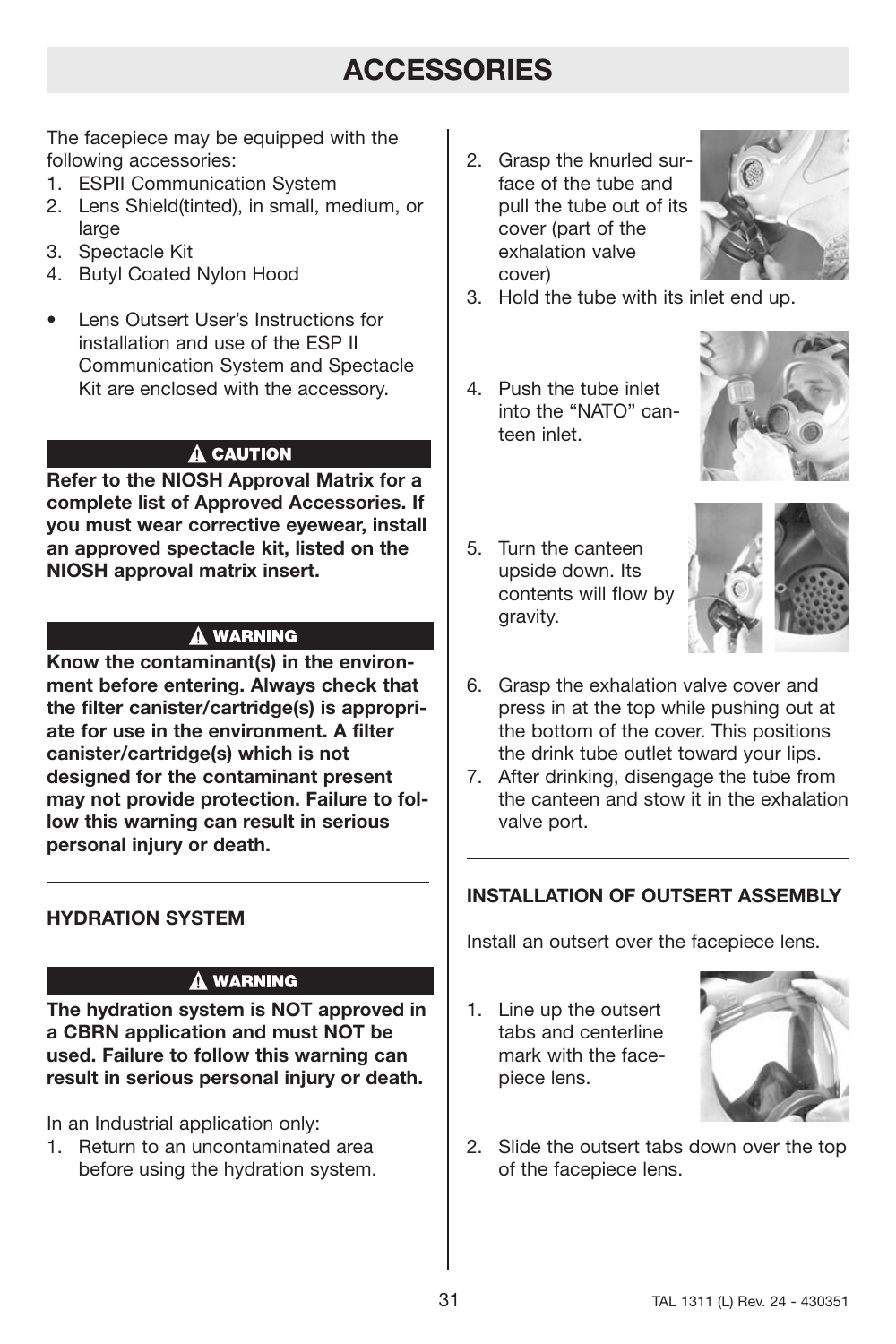# **ACCESSORIES**

3. Stretch the band down and under the facepiece voicemitter.



## **Spectacle Kit**

Spectacle kits are available for the Millennium (P/N 454819 and 816137). The kit includes the support assembly, a rubber block, and the spectacle frame. Prescription lenses can be obtained locally or through MSA.

## **Adjusting the Spectacles**

- 1. To move the spectacles closer to your face, pull the frame prongs out of the rubber block.
- 2. To move the spectacles farther from your face, push the frame prongs into the rubber block.
- 3. To move the spectacles up or down, slide the rubber block up or down on the support arms.

## **Spark Cover (P/N 10068152)**

- 1. Remove canister and spark cover from the packaging.
- 2. Attach the canister to the facepiece or breathing tube depending on the configuration being used.
- 3. Once the canister is attached, align the feet of the spark cover with the inlet hole of the canister.



motion for attaching spark cover

4. Grasp the outside of the canister, twist and push on the spark cover. The spark cover will snap in place.



check for spark arresting optional material

**Note:** The spark arresting material inside the spark cover is optional.

- 5. To remove the spark cover, gently squeeze the outside of the cover, twist, and pull the spark cover off.
- 6. Check the spark cover before each use to ensure no sparks have created holes or warped the part. If holes are created or the part is warped, replace the spark cover with a new one.

## **Gas Mask Application Only**

## **Attaching the Gas Mask Chin Canister to the Belt**

This conversion kit consists of:

| Qtv | <b>Item</b>           | <b>Part Number</b> |  |
|-----|-----------------------|--------------------|--|
|     | <b>Belt Clip</b>      | 10068195           |  |
|     | <b>Breathing Tube</b> | 10068129           |  |
|     | <b>Belt</b>           | 473902, 9961,      |  |
|     |                       | 492827             |  |
|     | <b>Spark Cover</b>    | 10068152           |  |

## **Installation Instructions**

- 1. Attach the male thread end of the breathing tube securely to the facepiece coupling nut.
- 2. Slide the belt clip over the neck of the canister.
- 3. Securely fasten the female end of the breathing tube to the male end of the canister.
- 4. Attach the belt around the waist and attach the belt clip to the belt.

| <b>Approved Respirator</b> | <b>User Instructions</b><br><b>Part Number</b> |  |  |
|----------------------------|------------------------------------------------|--|--|
| OptimAir 6HC PAPR          | 10045100                                       |  |  |
| OptimAir 6A PAPR           | 490883                                         |  |  |
| OptimAir MM2K PAPR         | 10020949                                       |  |  |
| OptimAir TL PAPR           | 10077289                                       |  |  |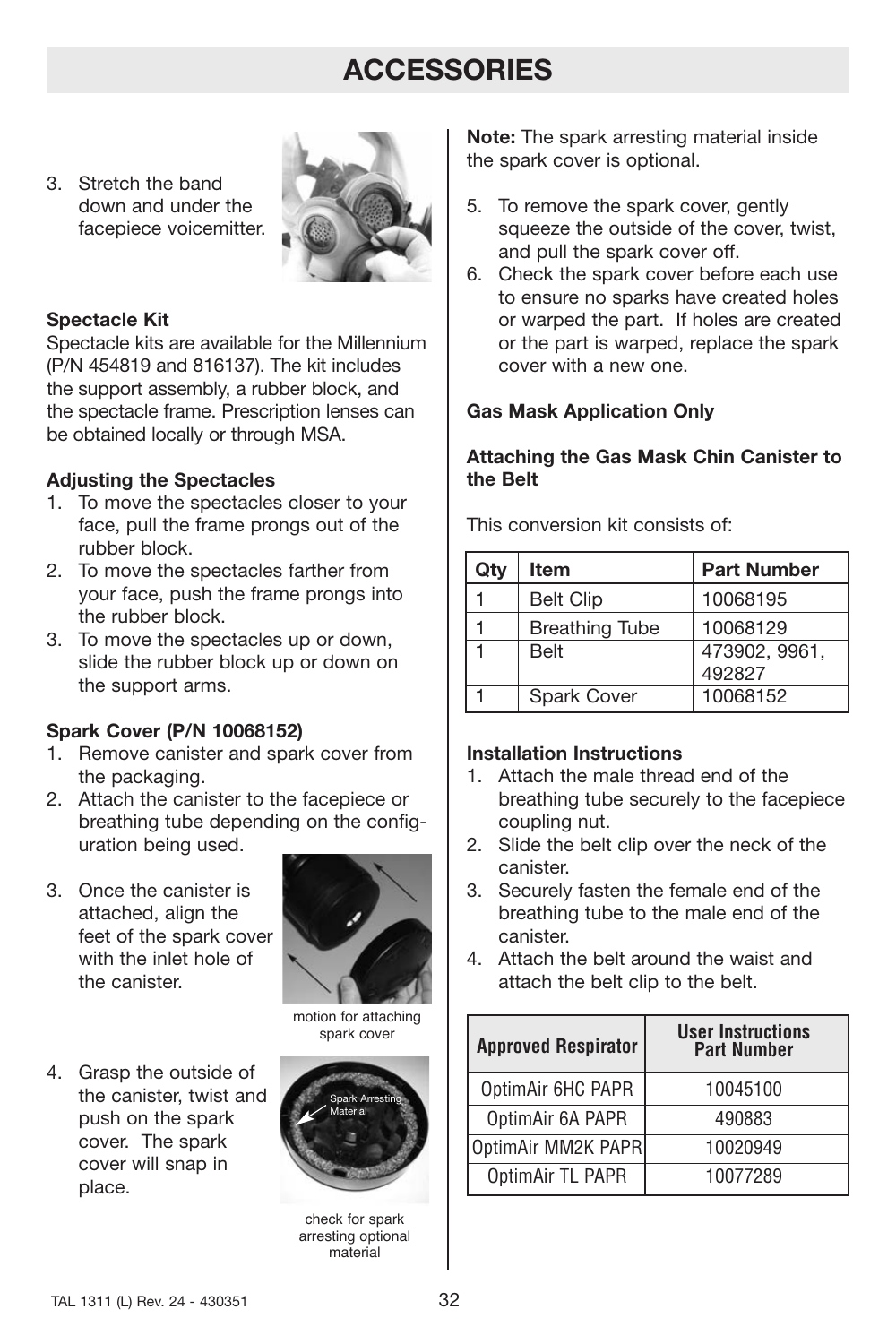# **Millennium®**

| <b>Millennium Facepiece Assemblies</b> |                              |  |  |
|----------------------------------------|------------------------------|--|--|
| Part No.                               | <b>Description</b>           |  |  |
| 10051286                               | Small - with Clear Outsert   |  |  |
| 10051287                               | Medium - with Clear Outsert  |  |  |
| 10051288                               | Large - with Clear Outsert   |  |  |
| 10048811                               | Small - with Tinted Outsert  |  |  |
| 10048800                               | Medium - with Tinted Outsert |  |  |
| 10048812                               | Large - with Tinted Outsert  |  |  |



| Millennium <sup>®</sup> Facepiece |          |                                        | Millennium <sup>®</sup> Facepiece        |                                           |                                           |  |
|-----------------------------------|----------|----------------------------------------|------------------------------------------|-------------------------------------------|-------------------------------------------|--|
| Item No.                          | Part No. | <b>Description</b>                     | Item No. I<br>Part No. Description       |                                           |                                           |  |
|                                   | 10006591 | Small, Faceblank Lens Assembly         | <b>Approved Cartridges and Canisters</b> |                                           |                                           |  |
|                                   | 10006590 | Medium, Faceblank Lens Assembly        |                                          |                                           |                                           |  |
|                                   | 10006592 | Large, Faceblank Lens Assembly         | Refer to separate insert                 |                                           |                                           |  |
| $\overline{2}$                    | 10008189 | <b>Internal Drinking Tube</b>          | for NIOSH Approval<br>information        |                                           |                                           |  |
| 3                                 | 10007979 | Gasket                                 |                                          |                                           |                                           |  |
| 4                                 | 304736   | Voicemitter                            |                                          | <b>Assessories and Optional Equipment</b> |                                           |  |
| 5                                 | 10007991 | <b>Retaining Ring</b>                  | 18                                       | 10026265                                  | <b>ESP II Communication System</b>        |  |
| 6                                 | 805111   | Metal Retaining Ring                   | 19                                       |                                           | Batteries (2) Reuired NEDA                |  |
| 7                                 | 805103   | Speaking Diaphragm                     |                                          |                                           | <b>Type AAA Alkaline Cells</b>            |  |
| 8                                 | 10008191 | <b>External Drinking Tube</b>          |                                          | 816137                                    | Spectacle Kit - Recommended for Large     |  |
| 9                                 | 10007997 | <b>Exhalation Valve Cover</b>          |                                          |                                           | Millennium Facepiece Assembly             |  |
| 10                                | 10007996 | <b>Exhalation Valve</b>                |                                          | 10029298                                  | Spectacle Kit - Recommended for Medium    |  |
| 11                                | 10007994 | Spider Gasket                          |                                          |                                           | and Small Millennium Facepiece Assemblies |  |
| 12                                | 305049   | Air Deflector                          |                                          | 10008907                                  | Lens Outsert, Small, Clear                |  |
| 13                                | 10008587 | <b>Head Harness</b>                    |                                          | 10008906                                  | Lens Outsert, Medium/Large, Clear         |  |
| 14                                | 10006824 | Small, Nosecup Assembly                |                                          | 10008909                                  | Lens Outsert, Small, Tinted               |  |
|                                   | 10006823 | Medium, Nosecup Assembly               |                                          | 10008908                                  | Lens Outsert, Medium/Large, Tinted        |  |
|                                   | 10006825 | Large, Nosecup Assembly                |                                          | 305022                                    | Butyl Coated Nylon Hoad                   |  |
| 15                                | 305349   | Nosecup Valve Disc                     |                                          | 10046578                                  | Storage Case                              |  |
| 16                                | 305350   | Nosecup Valve Seat                     |                                          | 461828                                    | Wrench                                    |  |
| 17                                | 96547    | Adapter Assembly (required for Riot    |                                          | 10068152                                  | Spark Cover                               |  |
|                                   |          | Control P100/CS/CN Canister p/n 817589 |                                          |                                           |                                           |  |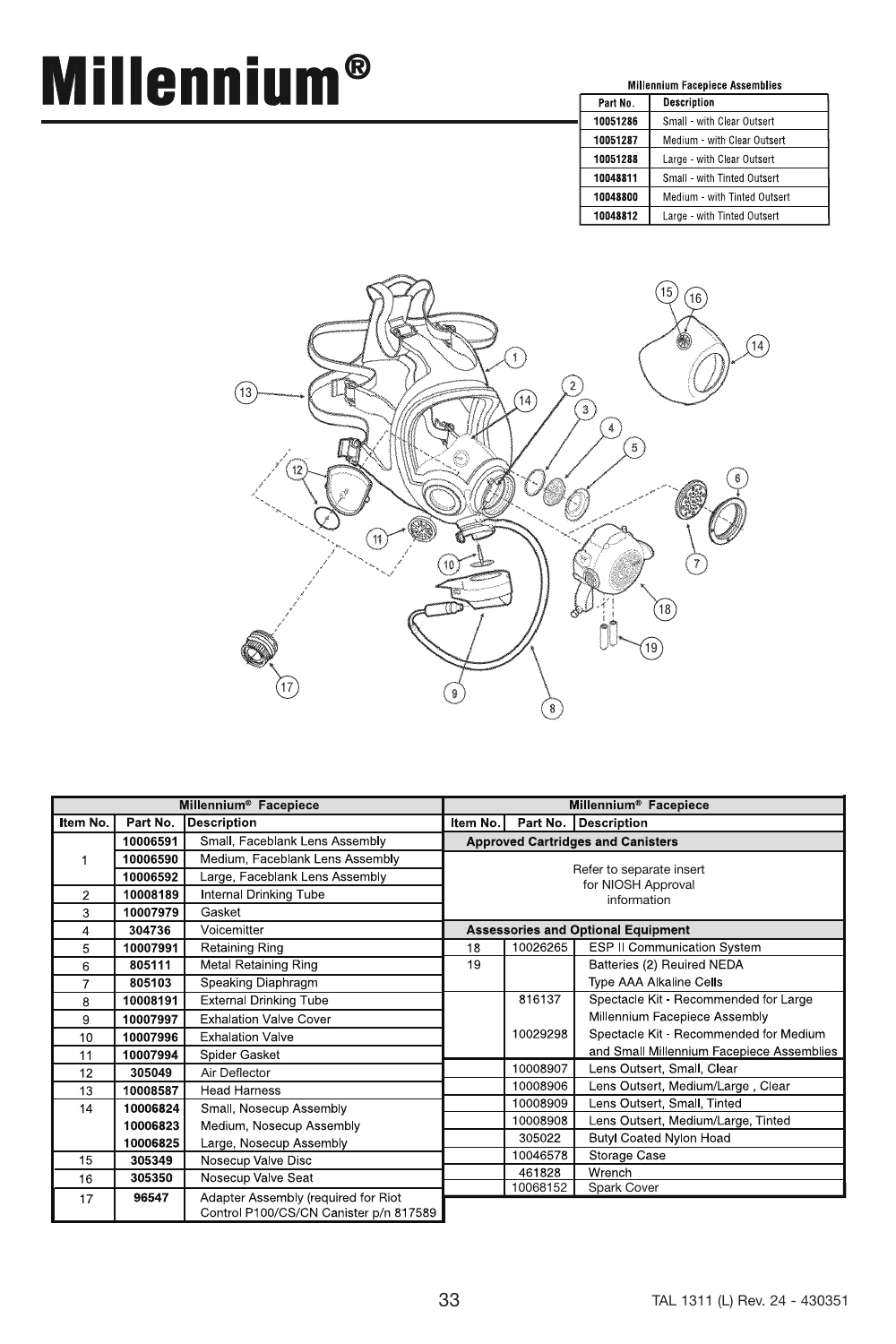# **WARRANTY**

## **Mine Safety Appliances Company General Express Warranty and Terms of Sale**

**1. Express Warranty** - MSA warrants that the product furnished under this order is free from mechanical defects or faulty workmanship for a period of one (1) year from first use o eighteen (18) months from date of shipment, whichever occurs first, provided it is maintained and used in accordance with MSA' instructions and/or recommendations. This warranty does not apply to expendable or consumable parts whose normal life expectancy is less than one (1) year such as, but not limited to, nonrechargeable batteries, filament units, instrument filters, lamps fuses, helmet suspensions, limited-use clothing, gloves, etc. or to products whose life is controlled by government regulation such as cylinders. Safety Products Division rubber products including, but not limited to, facepieces, head harnesses, and nosecups are warranted against defects in workmanship for dry rotting of the rubber for a period of 5 years from the date of manufacture. Replacement parts and repairs are warranted for ninety (90) days from the date of repair of the product or sale of the replacement part, whichever occurs first. MSA shall be released from all obligations under this warranty in the event repairs o modifications are made by persons other than its own or authorized service personnel or if the warranty claim results from misuse of the product. No agent, employee or representative of MSA may bind MSA to any affirmation, representation or modification of the warranty concerning the goods sold under this contract. MSA makes no

warranty concerning components or accessories not manufactured by MSA, but will pass on to the Purchaser all warranties of manufacturers of such components. THIS WARRANTY IS IN LIEU OF ALL OTHER WARRANTIES, EXPRESS, IMPLIED OR STATUTORY, AND IS STRICTLY LIMITED TO THE TERMS HEREOF: MSA SPECIFICALLY DISCLAIMS ANY WARRANTY OF MER-CHANTABILITY OR OF FITNESS FOR A PARTICULAR PURPOSE.

- **2. Exclusive Remedy** It is expressly agreed tat the Purchaser's sole and exclusive remedy for breach of the above warranty, for any tortious conduct of MSA, or for any other cause of action, shall be the repair and/or replacement, at MSA's option, of any equipment or parts thereof, that after examination by MSA are proven to be defective. Replacement equipment and/or parts will be provided at no cost to the purchaser, F.O.B MS plant. Failure of MSA to successfully repair any non-conforming product shall not cause the remedy established hereby t fail of its essential purpose.
- **3. Exclusion of Consequential Damages** - Purchaser specifically understands and agrees that under no circumstances will MSA be liable to Purchaser for economic, special, incidental or consequential damages or losses of any kind whatsoever, including but not limited to, loss of anticipated profits and any other loss caused by reason of the nonoperaton of the goods. This exclusion is applicable to claims for breach of warranty, tortious conduct or any other cause of action gainst MSA.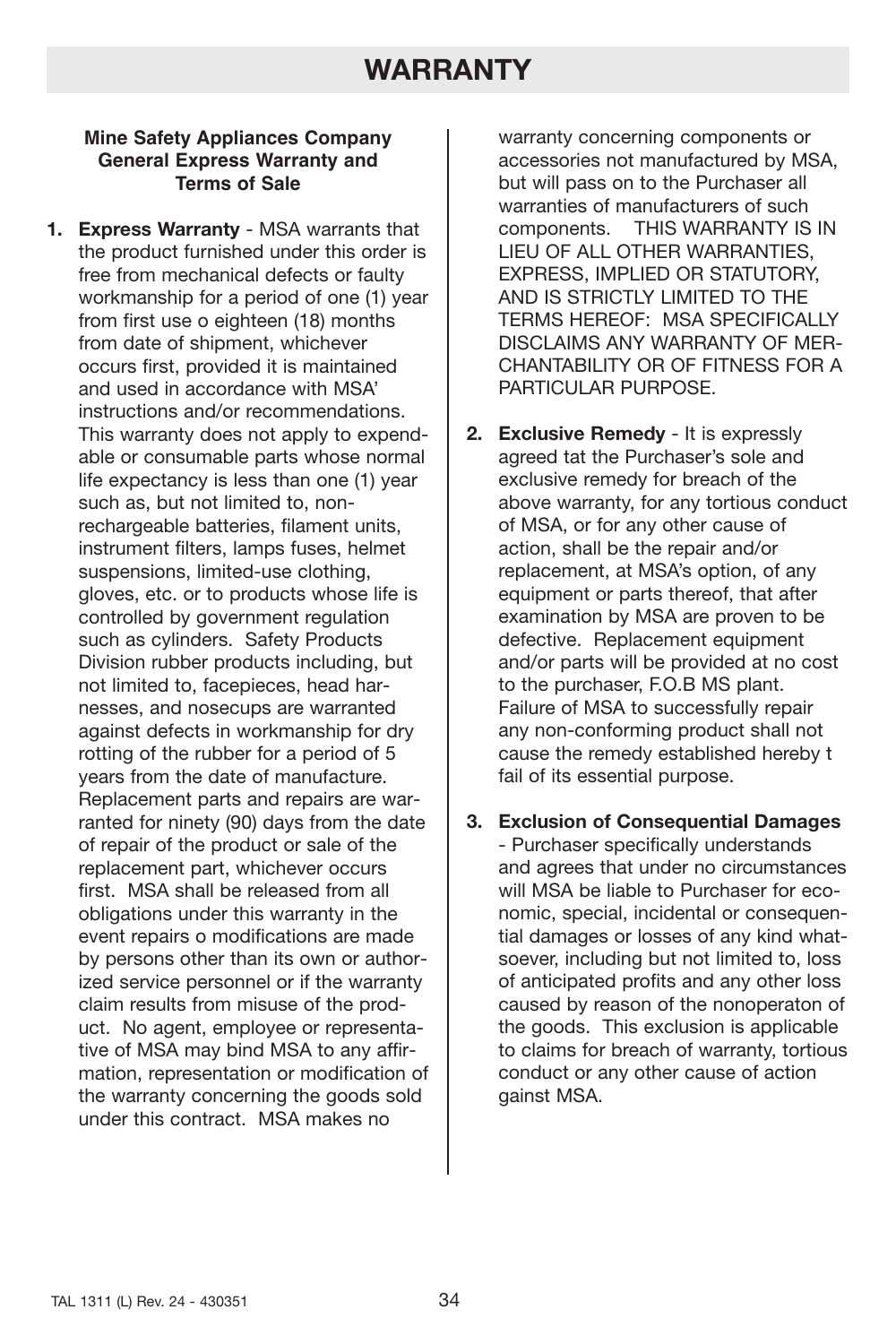# **NOTES**